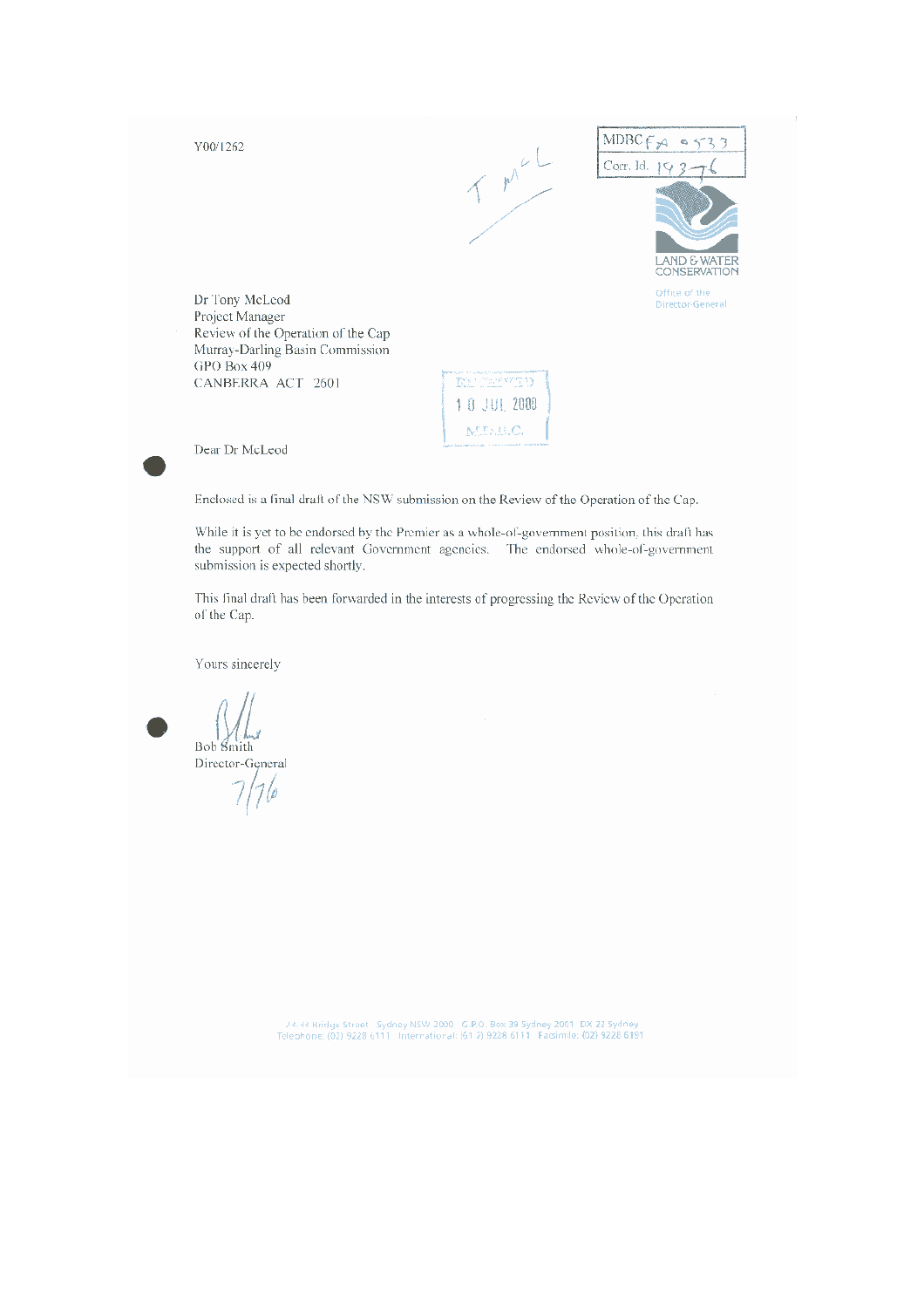## **NSW Submission in response to the**

## **Draft Overview Report of the Cap Project Board on the**

#### **Review of the Operation of the Cap**

This submission responds to the Draft Overview Report of the Cap by of the Cap Review Project Board. The Government of NSW made an earlier submission to the review, but since that time a number of new recommendations have been published and new ideas introduced to the implementation and management of the Cap. This submission deals with these recent issues.

The Cap Project Board report covers two main issues: suggestions regarding the "next step" in moving from Cap management to sustainability; and operational refinements to ensure the efficacy of the Cap. While these are related issues, there are many reasons for continuing to consider Cap management as one of a number of tools needed to achieve sustainability.

Before considering this, however, it is important to acknowledge the institutional framework for the management of flows in the Basin, and the relative roles of the Commission and the states.

#### *1 GENERAL*

#### **1.1 Roles of the States and the MDBC**

The states have the regulatory responsibility for the sustainable management of water resources in their sections of the Murray Darling Basin.

The Murray Darling Basin (MDB) Ministerial Council provides an integrating framework for the management of the Basin. It is assisted by the Murray Darling Basin Commission (MDBC) which works cooperatively with State Governments to manage the waters of the River Murray and to develop complementary programs for the Murray Darling Basin. The MDBC has a role in assessing sustainability at a Basin level and engendering the cooperation of the states in achieving sustainable river management outcomes.

In relation to the Cap, the Ministerial Council established the long-term diversion Cap for all states. The MDBC works with partner governments to implement the Cap for the River Murray, and monitors the states' implementation of the Cap for other rivers. The MDBC has an important role in approving computer models for establishing annual diversion targets for the Cap.

The states monitor and report to the MDBC on Cap compliance, which is audited by an Independent Audit Group appointed by the MDBC. The distinction between state management roles and the monitoring role of the MDBC should be properly observed to avoid confusion within the community.

#### **1.2 Role of the Cap**

The Cap is a critical response to the declining health of rivers in the Murray-Darling Basin. Its continuing value is as a minimum standard across the Basin. It should be complemented with environmental flow rules and regulatory measures, which are the responsibilities of the states, if it is to achieve sustainable outcomes.

Reference to 'Setting the Cap' (Report of the Independent Audit Group (IAG), November 1996) shows that the Cap alone was never intended to be the means for achieving sustainability: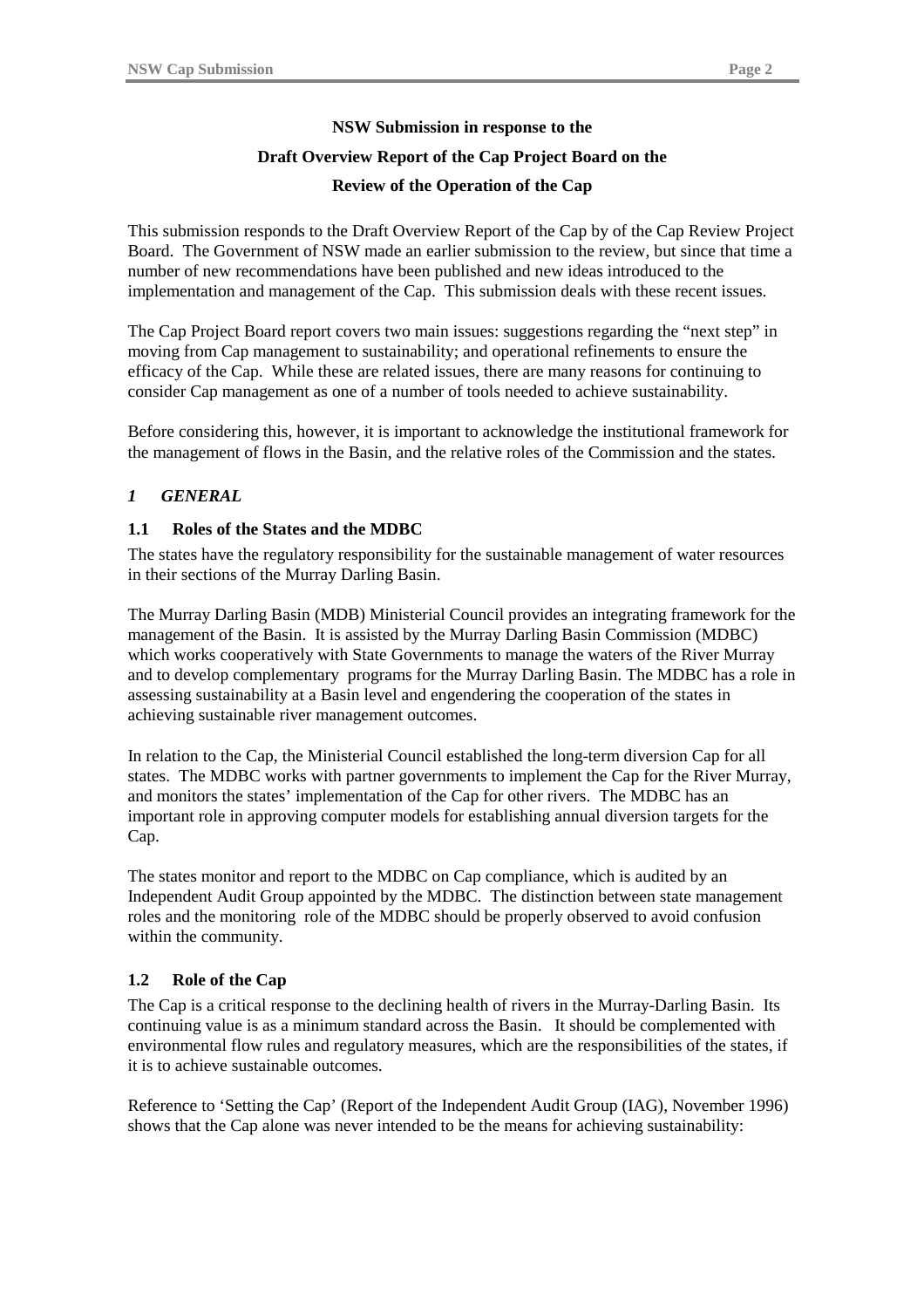"A cap on the volume of diversions associated with the 1993/94 levels of development was seen as an essential first step in establishing management systems to achieve healthy rivers and sustainable consumptive uses, including agriculture.

The Cap per se, is only a means to an end. It is not the end in itself. The IAG recognises that the overall objectives can be achieved only by identifying environmental water requirements and flow regimes and by establishing a supporting management and institutional framework, including trading of water.

…At the individual valley level, final seasonally adjusted water diversion may, following environmental allocations, be below the Cap [this is the case in most river valleys in NSW]. The IAG however envisages that State compliance with the Cap will be assessed on a whole of State basis.

The IAG believes that once effective cap arrangements are in place, priority needs to be given to identifying more fully the environmental water requirements, including flow regimes."

It is important that the Cap not be used to argue about matters other than level of diversions as agreed. Information from Cap audits based on the 1993/94 benchmark will provide important input to any review of sustainability, in addition to information on other management initiatives and outcomes.

The Cap has provided a strong complement to the water reforms in NSW. These reforms have included the introduction of environmental flows that are within Cap in most valleys. In this context the Cap has been important in:

- bringing about a general halt to growth in further water diversions;
- assisting NSW to implement more sustainable water management measures; and,
- providing downstream valleys with a basis upon which to plan.

NSW does not agree with the conclusion of the Companion Paper by the Cooperative Research Centre for Freshwater Ecology (CRC) (p.7) that "Over time, the Cap should be defined so that it both limits diversions and guarantees a minimum proportion of stream-flow for the environment." While the protection of a minimum proportion of streamflow for the environment may be one aspect of an environmental flows program, this should not be confused with Cap management. Both will be critical in monitoring and achieving sustainable outcomes.

Additional measures are needed to ensure ecological sustainability and NSW supports the proposal for a Sustainable Rivers Audit. This should not be a Cap-type arrangement involving a compliance audit, however. This is discussed further in Section 2.2 Proposals for a Sustainable Rivers Audit below.

#### **1.3 Nature of the Cap**

The Cap sets a ceiling on water withdrawal for each jurisdiction/valley so development can only occur through the redistribution of water amongst users. Cap management must be sufficiently flexible to allow changes such as 'lateral' movement of water through trading, changes in farming practices, location, etc to occur.

NSW is in a transition stage, having ceased to issue additional entitlements and now introducing new policies for water management, water allocation and operations (e.g. carry-over, continuous accounting). Many of these operational changes are not policy matters for the MDBC or other jurisdictions as they do not affect NSW's long-term compliance with the Cap. It is acknowledged, however, that such operational and policy initiatives are important to consider in any review of the sustainability of the Basin.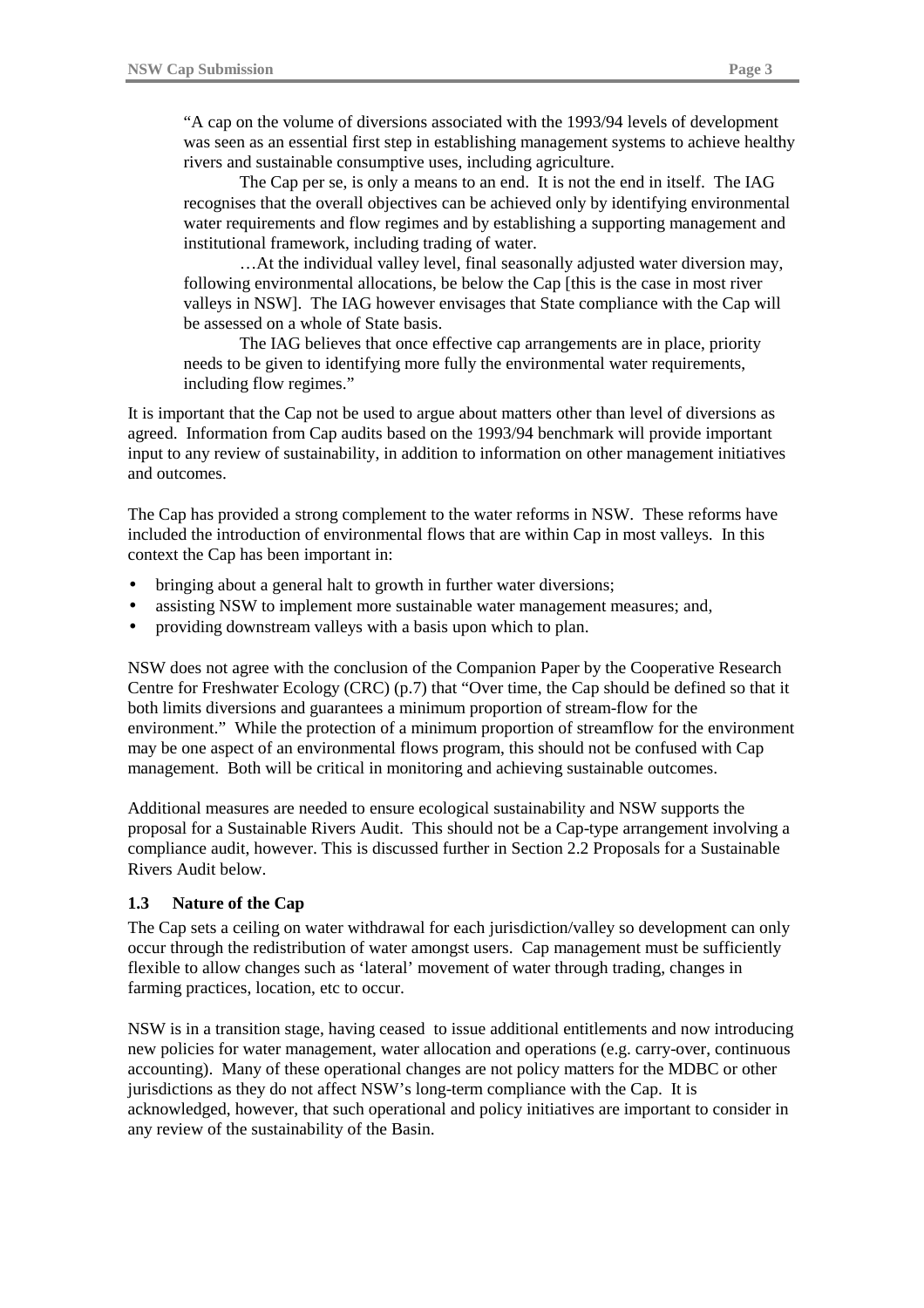### **1.4 Credibility of the Cap**

Although the Cap is simple in concept, it is complex in application and relies heavily on technical models. Wherever possible, the methodologies used should be simple and cost effective so that the Cap remains credible and is both understood and supported by the community. If the Cap is perceived to be inequitably applied between jurisdictions, it may lose support in some jurisdictions.

#### **1.5 State Perspectives on the Cap**

State jurisdictions have different conditions, and therefore have differing responses and interests in the Cap. Factors relevant to jurisdictional interests in the Cap include:

- geographical and hydrologic features;
- laws and water rights systems;
- water management policies;
- operational policies and practices;
- water pricing structures:
- types of water user industry and enterprise, and,
- location in the Basin (particularly whether upstream or downstream).

These affect both the interests of each jurisdiction and the impact of the Cap in current water activity. The NSW perspective on the current status of water management in each jurisdiction is indicated below:

| <b>Issues</b>                                                                                                          | <b>NSW</b>                                         | Qld          | <b>SA</b>      | Vic.              | <b>ACT</b> |
|------------------------------------------------------------------------------------------------------------------------|----------------------------------------------------|--------------|----------------|-------------------|------------|
| Significance of post-Cap growth in<br>floodplain harvesting                                                            | Moderate                                           | High         | Low            | Low               | Low        |
| Environmental flow rules below<br>Cap                                                                                  | Yes (in regulated<br>rivers and<br>Barwon-Darling) | Unresolved   | N <sub>0</sub> | N <sub>0</sub>    | Unresolved |
| Operational policies                                                                                                   | Under review                                       | Under review | <b>Stable</b>  | Stable            | Stable     |
| Annual variability in total water use                                                                                  | High                                               | High         | Low            | Moderate          | Low        |
| Water rights clearly defined                                                                                           | In process                                         | In process   | Yes            | Yes               | Yes        |
| Significance of water quality                                                                                          | Moderate,<br>increasing,<br>especially in<br>north | Low          | High           | Increasing        | Low        |
| Relative importance of high security<br>diversions <sup>2</sup>                                                        | Moderate (south),<br>Low (north)                   | Low          | High           | Moderate-<br>High | High       |
| Number of computer models<br>submitted to MDBC for<br>endorsement/required to determine<br>Cap compliance <sup>3</sup> | 1/10                                               | 0/5          | 0/2            | 2/4               | 1/1        |

<sup>1</sup> IAG 2000. *Review of the Operation of the Cap. Equity.* MDBC.

2 MDBC 1995 *An Audit of Water Use in the Murray Darling Basin.* MDBC

<sup>3</sup> Note that NSW currently has long-term climate-adjusted simulation models operating for five valleys, monthly models for three and is using climate-diversion relationships for the remaining two (see Section 5.3 Compliance Reporting).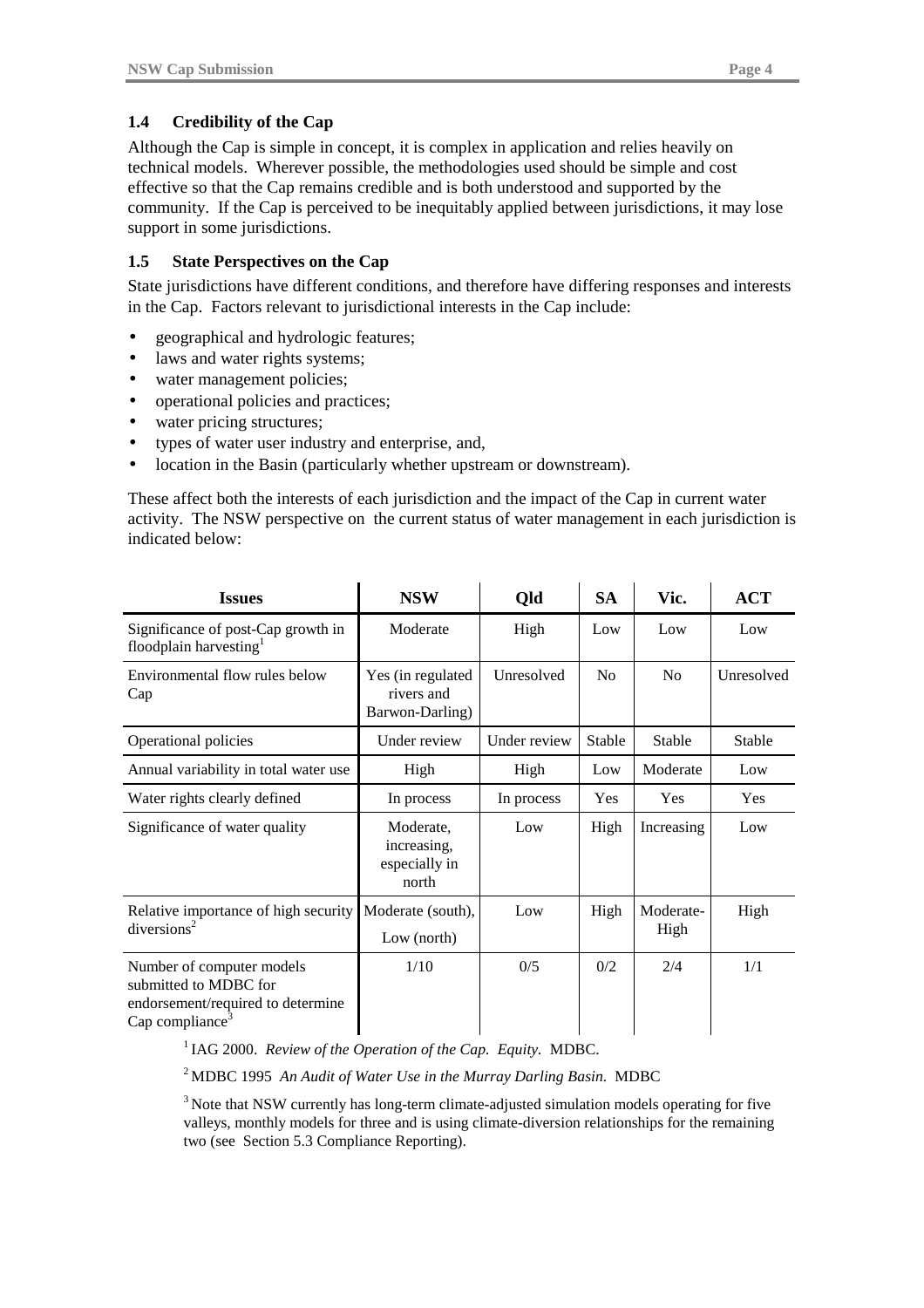NSW must constrain future water access in order to comply with the Cap. This is because some valleys (Barwon-Darling and Lachlan) have a higher licensed entitlement than history of use. NSW is distinguished by having already introduced environmental flow rules on regulated rivers that in the long term would bring water use below the Cap. NSW also has more computer models to develop for Cap compliance than all other jurisdictions. Like Queensland, NSW:

- is dealing with significant floodplain harvesting issues;
- has highly variable water use from year to year due to climate and water user behaviour;
- is still in the process of defining water rights and reviewing operational policies; and,
- has a relatively small volume of water held under high security licences and a large volume held general security licences, particularly in the northern valleys.

All of these factors mean that there is a greater challenge for NSW in predicting demands for water use year-by-year than in other states.

Victoria has a relatively stable situation and there have been few direct consequences of the introduction of the Cap.

South Australia seeks to maximise flow across the South Australian border to maintain the quality of water for both irrigation and urban use, and to maintain the environment. The South Australian Government has called for the assessment of environmental flows in other states "such as wetting and drying of wetlands and changes to the flooding regime of the floodplain." It is not clear why South Australia is concerned by these within-state impacts, unless it is attempting to maximise through-flows to South Australia resulting from upstream environmental flow provisions. The Cap has provided South Australia with a water supply that is more secure both in volume and quality.

Queensland is still seeking a major expansion in water use for irrigation. NSW remains concerned that the Water Allocation and Management Planning (WAMP) process is seeking to identify minimum end-of-system flows rather than diversions. The identification and control of floodplain harvesting remains a major outstanding issue with implications for both the Cap and environmental flows in NSW.

ACT is yet to determine its Cap and NSW remains concerned that growth in extractions has been proposed. NSW is seeking consistency with the NSW Cap definition and a compatible trading system.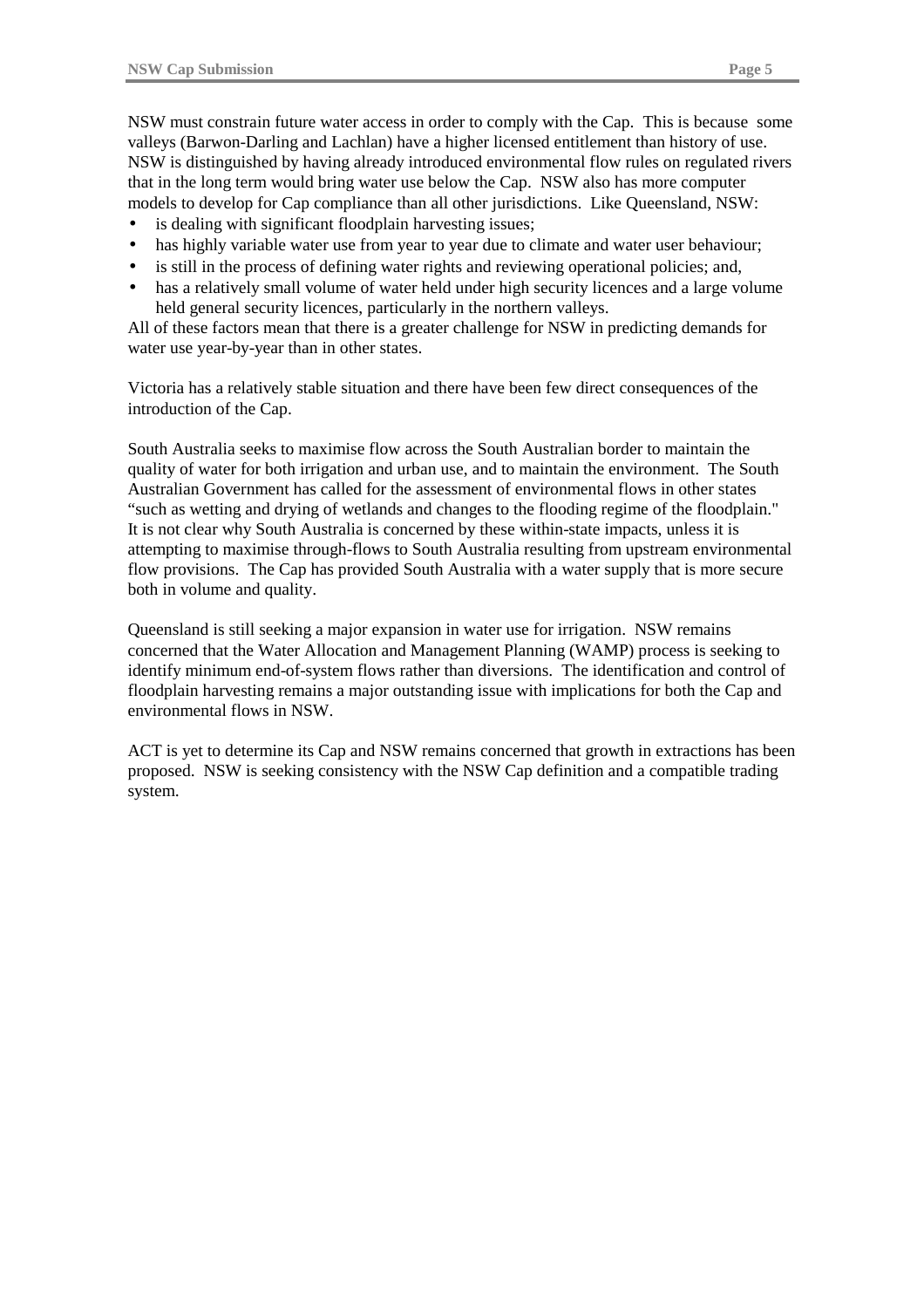#### *2 ECOLOGICAL SUSTAINABILITY OF RIVERS*

The Project Board considered the relationship between the Cap and sustainable levels of diversion from the rivers in the Murray-Darling Basin. NSW agrees with the Cap Project Board's principal conclusions, namely:

"…that the Cap has been an essential first step in providing for the environmental sustainability of the river system of the Basin. Without the Cap, there would have been a significantly increased risk that the environmental degradation of the river system of the Murray-Darling Basin would have been worse.

…there is no certainty that the Cap on diversions at its current level represents a sustainable level of diversions – the level at which it is set being that which existed at the time when it was decided to introduce a Cap."

NSW does not agree, however that an adjusted Cap, or a Cap-type mechanism, is the way to achieve sustainability. Sustainability will come from a range of management initiatives, including improved environmental flow management, river and catchment planning and river operation, of which Cap management is a component.

#### **2.1 Environmental Flows in a Basin Context**

Just as each jurisdiction decides the most effective and efficient routing of water for supply, each is also responsible for deciding the priorities and targets for environmental water provisions. The primary mechanism for designing and delivering environmental flows in NSW is the community-based planning process at the catchment level. Both the government and community stakeholders have invested considerable effort in this process. The Cap Project Board also notes that "the catchment scale is seen as the necessary spatial resolution to effectively manage our natural resource systems" (p.6).

To date, there has been no clear agreement about how the benefits of the Cap and environmental flows should be distributed throughout the Basin. South Australia has placed great emphasis on increased flows to the Murray mouth, while other jurisdictions have emphasised localised values such as floodplain inundation and instream habitat. Each view leads to different decisions at the operational level about how environmental flow rules should be applied.

South Australia has a legitimate interest in whether water management decisions by upstream jurisdictions lead to an increase or decrease in flow across the South Australian border, just as NSW has an interest in any change in flows from Queensland.

It is important, however, to separate Cap breaches from inter-jurisdictional environmental concerns and from upstream environmental flow provisions. Identification and review of downstream flow impacts and possible improvements are clearly a matter for the Murray-Darling Ministerial Council as any actions to improve flows may implicate upstream water access and river operations. Environmental flow rules which are designed to meet local environmental targets are the responsibility of state planning and management initiatives. Inter-jurisdictional involvement should be limited to the protection of through-flows and recognition of their contribution to downstream flow improvements.

#### **2.2 Proposals for a Sustainable Rivers Audit**

The Project Board proposes that the Sustainable Rivers Audit "develop and monitor useful indicators that can clearly be understood by all sections of the Basin community." (p.16). The IAG Implementation and Compliance Report and the CRC Sustainability Report discuss this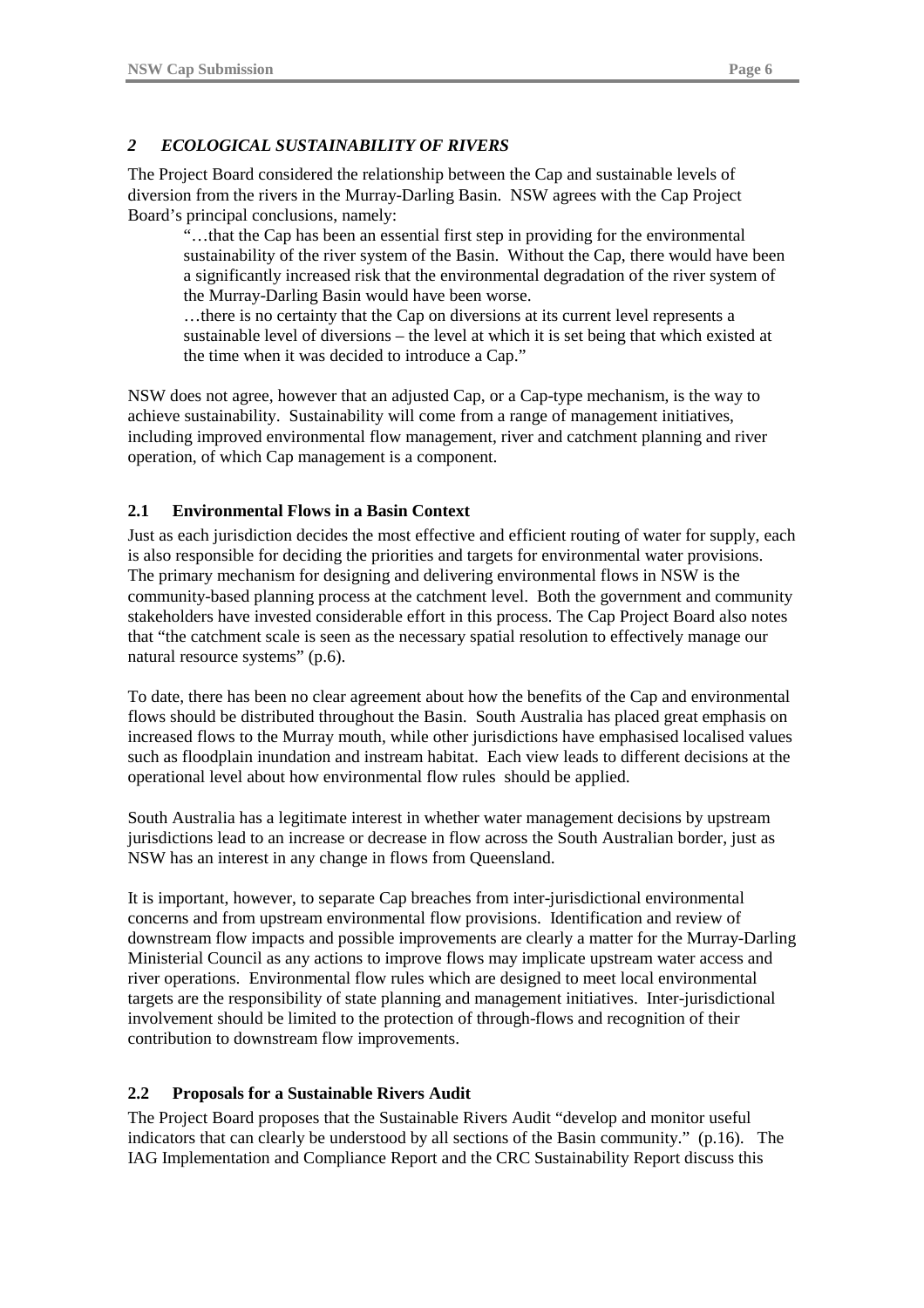proposal in more detail, suggesting slightly different approaches. The IAG proposes a process for examining environmental issues from a 'whole of Basin perspective' which involves:

- identifying key environmental values (eg, Barmah Forest, Ramsar Wetlands, Murray mouth);
- defining criteria for protecting these values (eg, invertebrate population) and for monitoring; and,
- facilitating negotiations between jurisdictions through MDBC to integrate flow regimes.

NSW does not support a Sustainability Rivers Audit which is a Cap-type arrangement involving a compliance audit :

- states are providing for environmental flows in different ways due to differing hydrological characteristics of the rivers, different legislation, water rights systems and types of development;
- environmental values are complex and require different types of management actions in different reaches;
- water volume is only one characteristic of environmental flow;
- the necessary level of detail (i.e. below river valley level) is beyond the capacity of the MDBC;
- the data requirements would be onerous and expensive;
- a limited set of Basin-wide indicators would oversimplify environmental condition and skew management towards satisfying those indicators;
- the MDBC would effectively shadow-manage state water management, a costly exercise in duplication which is outside the role of the MDBC;
- environmental response times are long and surrounded by uncertainty, creating audit difficulties; and,
- NSW has already invested significant Government and community resources in a river management process to deliver environmental flows. An MDBC environmental audit would duplicate and could undermine this community partnership approach.

Given our current understanding of river management, it is very difficult to determine the environmental flows required to maintain particular environmental values. According to the CRC report (p.39):

"A number of programs have been undertaken across parts of the Murray-Darling Basin to determine environmental water requirements…The complexity of measuring the ecological effects of maintaining current levels of diversions with the variability and the long time periods for change to occur makes it unlikely an impact could be quantified over a five year period. Especially since there are few pre-Cap data against which to assess change. The focus should be on conserving ecosystem function, and developing tools and techniques for assessing whether this has been achieved."

NSW has not, in general, attempted to define the environment's needs. Rather, the program of environmental flows has been based on a presumption that restoring natural flow/wetting regimes in targeted zones and flow ranges is likely to be of greatest benefit to ecosystem processes and functions. The underlying scientific hypotheses and ecological responses are being tested through the Integrated Monitoring of Environmental Flows (IMEF) program.

#### **2.3 Nature of a Sustainable Rivers Audit**

NSW supports the proposal for a Sustainable Rivers Audit to complement and support the state's environmental flow initiatives.

In particular, the Audit should give emphasis to the identification and review of downstream flow impacts and possible improvements. It should also identify the through-flow components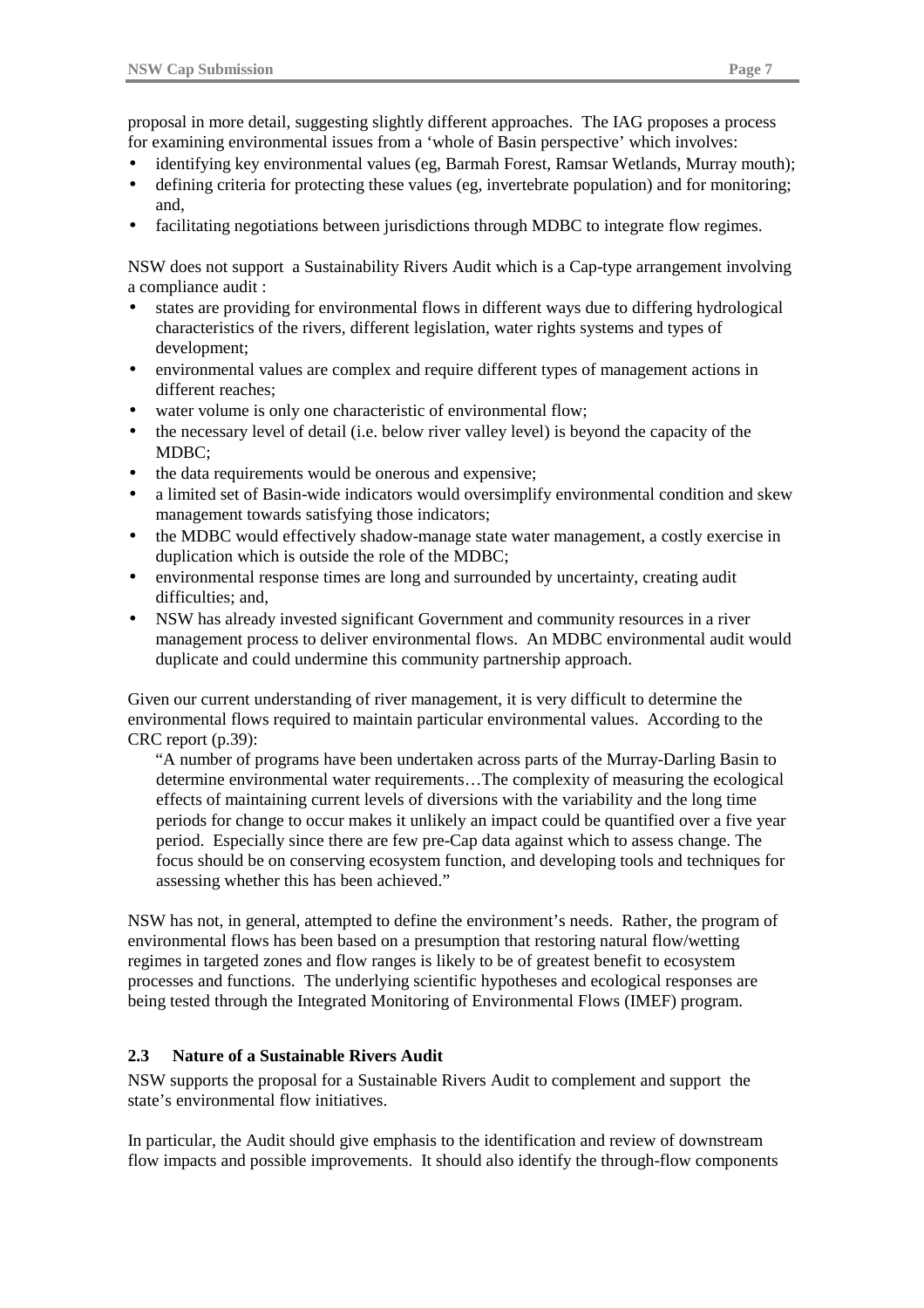of any upstream environmental flow rules and consider their contribution to downstream flow improvements.

The Audit should provide a basis for further discussions between jurisdictions about the coordination of their environmental flows. Specific proposals could be considered by the MDB Ministerial Council in the light of the information provided by each jurisdiction and the outcomes of the Audit.

It may be preferable for states to develop their own reports which are aggregated into a 'State of the Basin' report. This approach is described in *Environmental indicators for national state of the environment reporting – Inland waters* (Fairweather P. & G. Napier 1998, Department of the Environment, Canberra):

"Possibly the best way to allow local regional variation in monitoring is for each jurisdiction to set its own criteria for "acceptable", "of concern" and "unacceptable" (or some other categorisation) as broadly comparable standards for states or trends. Then the number of places or cases falling into each of these categories can be tallied and displayed visually using a "traffic light" colour scheme (i.e. with green, orange and red, respectively; see Department of Land and Water Conservation (DLWC) 1996). It could be argued that a five-step scheme would allow more discrimination (e.g. excellent/good/fair/poor/bad) than the tripartite "traffic light". Either format should be readily understood by the wider population."

As a compliance audit in the strict sense is not supported, a different name may be appropriate, e.g. State of the Basin Report, Sustainable Rivers Assessment, Report or Review.

NSW believes that a steering committee of appropriate jurisdictional representatives be established as a matter of urgency to design and guide the Audit.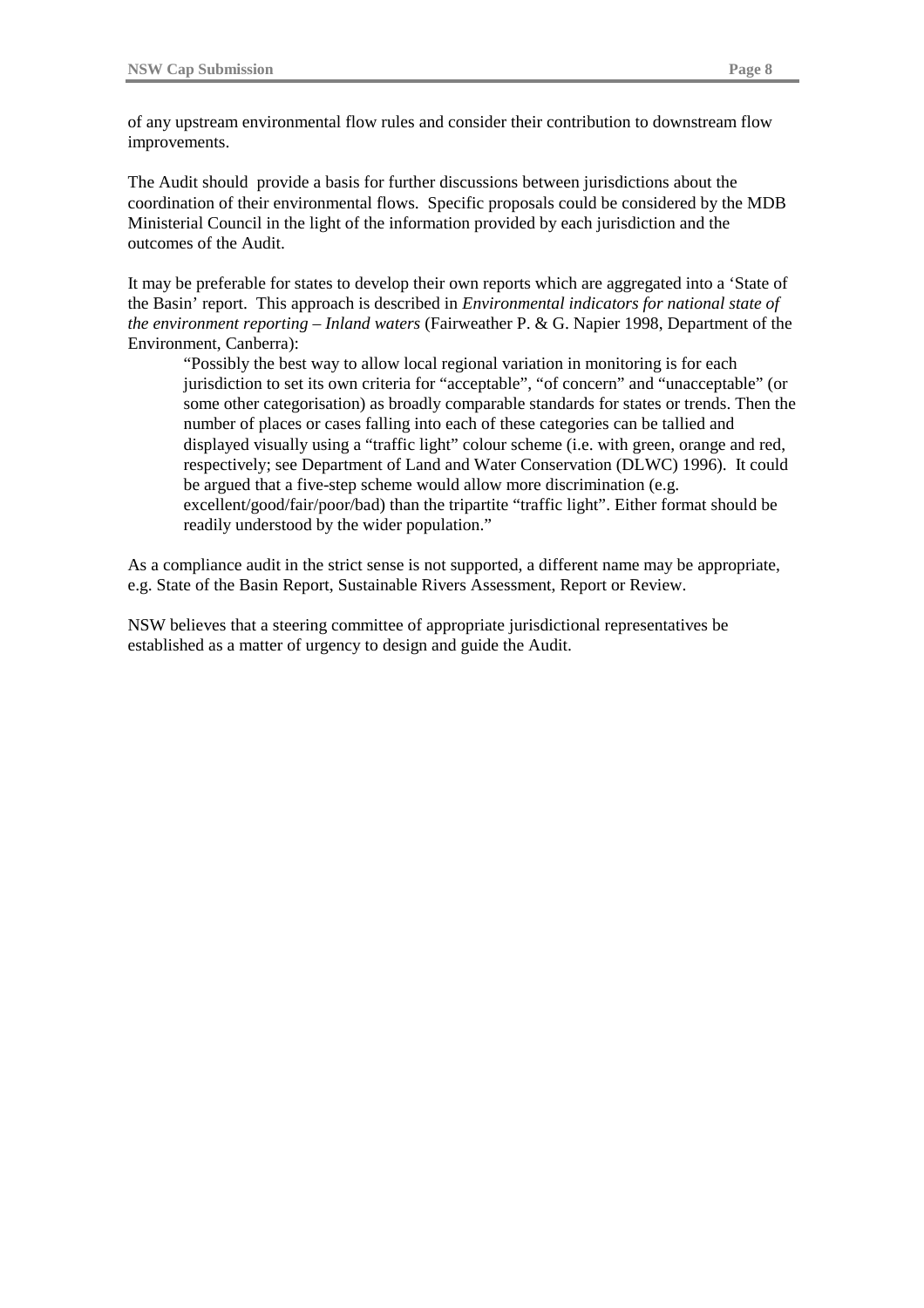## *3 ECONOMIC AND SOCIAL IMPACTS*

While the notion of balance is often interpreted to mean the sacrifice of environmental values for economic values (or vice versa), sustainable water use provides a stable foundation for both, therefore benefiting society. NSW believes that the Cap will provide significant social and economic benefits in the long term. Such long term benefits will include:

- improvements in the security of water supply at the valley level, particularly for water users in the downstream valleys, allowing a more certain base for long term investment;
- stopping growth in diversions while still allowing economic development through improved efficiency of water use;
- accelerated development of water trading markets, assisting higher value uses to obtain supply and highlighting the real value of water;
- benefits to the environment, which of course have significant economic and social value (although difficult to quantify); and,
- avoidance, in the long term, of increasing social disharmony within the water community as well as between the rural and urban sectors as a result of conflicts over sharing of Basin inflows.

It is noted, however, that these long-term benefits have been overshadowed in some valleys by the short term impacts. The introduction of both the Cap and environmental flows has accelerated industry changes which were already occurring as a result of increased competition for supply, the introduction of water trading and adoption of more flexible water account practices.

There is direct evidence, for example, that irrigators in the Macquarie valley are using increased inter-year carry-over provisions to reserve their allocated water for watering an increased areas of higher value summer crops at the expense of decreasing watering of lower value winter crops. This change has probably been spurred on by changes to the Macquarie Marshes Plan in 1996.

A number of NSW and Federal programs assist structural adjustment to the NSW water reforms and the introduction of the Cap, namely:

- Land and Water Management Planning
- WaterWise on the Farm
- Farming for the Future
- Salt Action
- Special Conservation Scheme (Rural Assistance Authority)
- Irrigated Agriculture Water Use Efficiency Incentive Scheme
- Tocal & Murrumbidgee Agricultural Colleges farm management & irrigation skills training
- Water Use Efficiency Advisory Unit
- Farm Bis
- Rural Financial Counsellors
- Advancing Agriculture Australia Farm Family Restart Scheme & Financial Information Service, & Retirement Assistance for Farmers.

As there is significant adjustment underway in NSW, it is important that the implementation of the Cap does not hinder water users improving their use of water by such measures as:

- more flexible operational rules;
- trading; and,
- change in enterprise type.

The Marsden Jacob report notes that the benefits of the Cap are poorly understood in the community. NSW supports the proposal for a communication strategy, coordinated between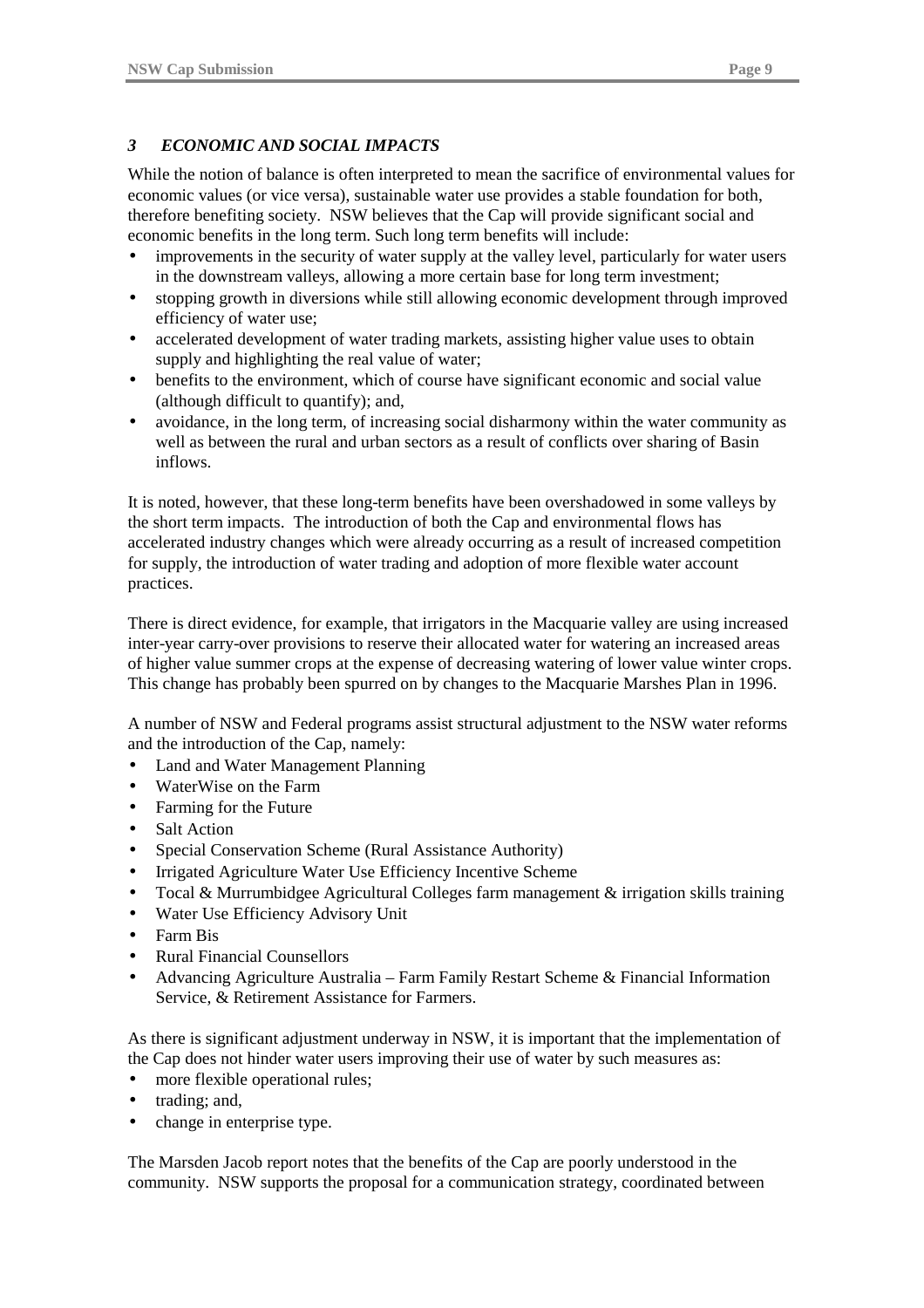jurisdictions, to improve community understanding of the long term benefits resulting from the Cap. It is also essential that this communication strategy is developed in consultation with the states and seeks to progress the issues rather than revisit previous decisions.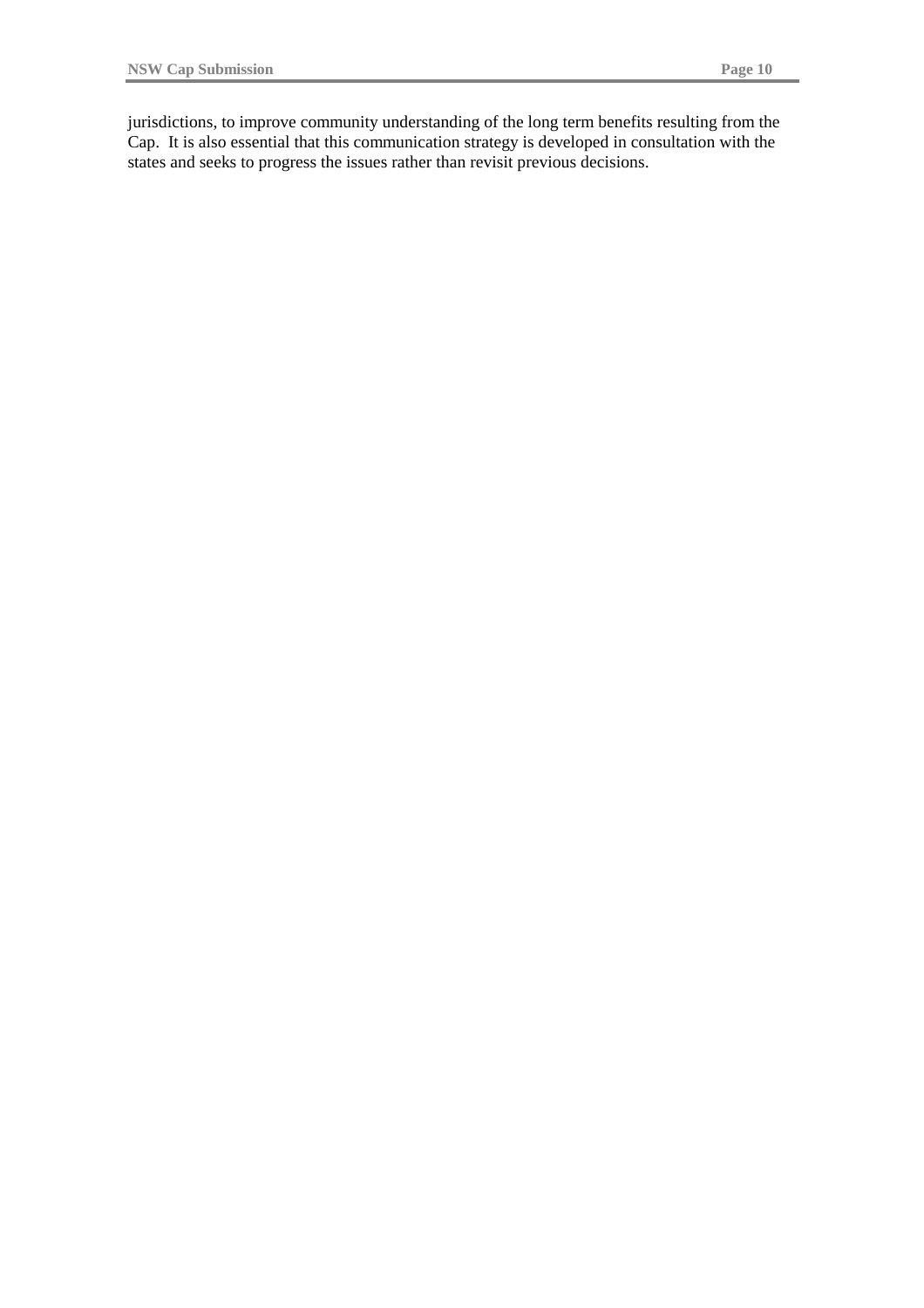## *4 EQUITY*

A number of issues directly relevant to NSW were raised in the report.

In relation to Pindari Dam, NSW has determined a Cap and will be supplying a model and supporting studies to the IAG during the Cap audit later this year**.**

NSW remains concerned about the implementation of the Cap in Queensland. Although there have been significant changes in the Queensland administration, there is no evidence yet of any intention to implement a 1993/94 diversion Cap. Since 1993/94, development in the Condamine and the Queensland Border Rivers has been much greater than that in the Barwon-Darling, however there is no commitment by Queensland to reduce use or even to control further growth on the Condamine. To date Queensland has announced only an intent to implement a 1998/99 limit on the Border Rivers while allowing for some further growth in the intersecting streams. This falls some well short of an equitable Cap across jurisdictions.

For the ACT to develop and manage a Cap, it will need the flexibility of trading water with NSW so that is not unduly constrained. NSW accepts that interstate trade is necessary, and has embodied this principle in the NSW White Paper on water management legislation.

Through the Department of Land and Water Conservation, NSW is involved in discussions with the ACT about the conditions under which trade will take place. There should be no significant impediment to the ACT adopting a Cap figure in the near future. NSW has considered Cap options referred to the MDBC for consideration and endorses option 2. This option recognises that the ACT government introduced significant demand management prior to 1993/94.

#### **4.1 End-of-valley flows**

NSW has consistently argued that end-of-valley flows are not an appropriate mechanism for developing or auditing a Cap. The main reasons are:

- Auditing is impossible. Many of the factors which affect flow estimates are represented as averages in computer models when in fact they vary substantially from year to year. These averaging errors accumulate in any single year's assessment of end of system flow, making it impossible to audit by comparing a model's predicted end of system flow against the recorded end of system flow.
- Attribution of water use would be difficult. It would be impossible to separate the effect of any above or below Cap use in upstream systems from the effect of downstream use. This would result in downstream irrigators benefiting from any below Cap use in upstream systems – something which upstream irrigators would not tolerate – and having to pay for any above Cap use upstream – something which downstream users would not tolerate.
- Trading between rivers would be impossible. With diversion Caps it is relatively easy to trade between rivers by adjusting one river's Cap up and the other's down. With end-ofsystem flow Caps this could not be done.

NSW remains concerned that Queensland is developing a Cap outcome through the WAMP process that is based on end-of-valley flows. As the Implementation and Compliance report notes, there are difficulties "in measuring end-of-valley flows where there are multiple channels and where a substantial portion of the flows are on the floodplain or overland." This exactly describes the Queensland/NSW intersecting streams, a region in which diversions and flows impact directly on NSW and a Cap is yet to be determined.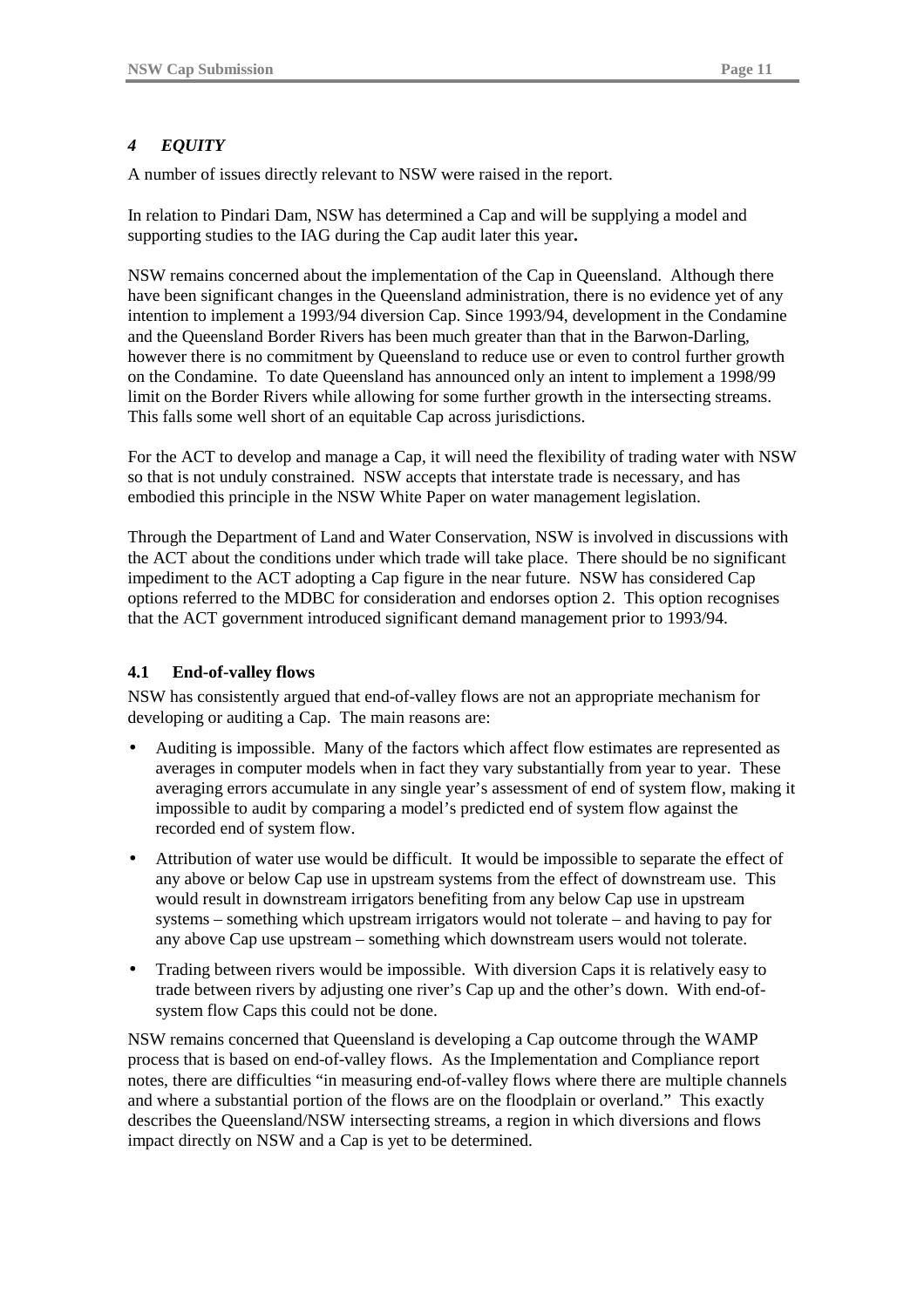NSW strongly supports the proposal to remove references to end-of-valley flows as a method of Cap compliance for the reasons outlined in the report. This approach will be crucial for credible compliance on the intersecting streams.

#### **4.2 Proposals to extend Cap Coverage**

#### 4.2.1 Assessing costs and benefits

The report includes proposals to extend the coverage of the Cap to include groundwater, floodplain and overland flows, farm dams and tree plantations. NSW believes that the likely costs and benefits of trying to quantify these components should be carefully assessed. Appropriate management responses should be developed in the light of this assessment. In some regions this may involve actions to minimise water use, rather than to quantify and account for volumes of water.

It is important to note that NSW already considers floodplain diversions (which have grown considerably in some sections of the Basin in recent years) to be within the Cap. It is also noted, however, that the volumes diverted as a result of such works is not currently quantifiable. It is critical that the extent of on the ground works be determined and action taken to stop further expansion of these works.

It is vital that resources and effort are directed towards the areas of most risk. The diagram below shows that the majority of diversions in NSW come from the Murrumbidgee and Murray valleys, and that the unregulated rivers are estimated to account for about 7% of NSW total annual diversions. While not shown in this diagram, farm dams are considered to account for much less than even the unregulated rivers. It would be a retrograde step to divert resources from, say, completing good modelling in the southern valleys to focus on the unregulated valleys or indeed farm dams.



#### 4.2.2 Farm dams

In January 1999 the NSW Government introduced a harvestable rights policy. The policy allows landholders to capture up to 10% of the runoff from their property. However dams which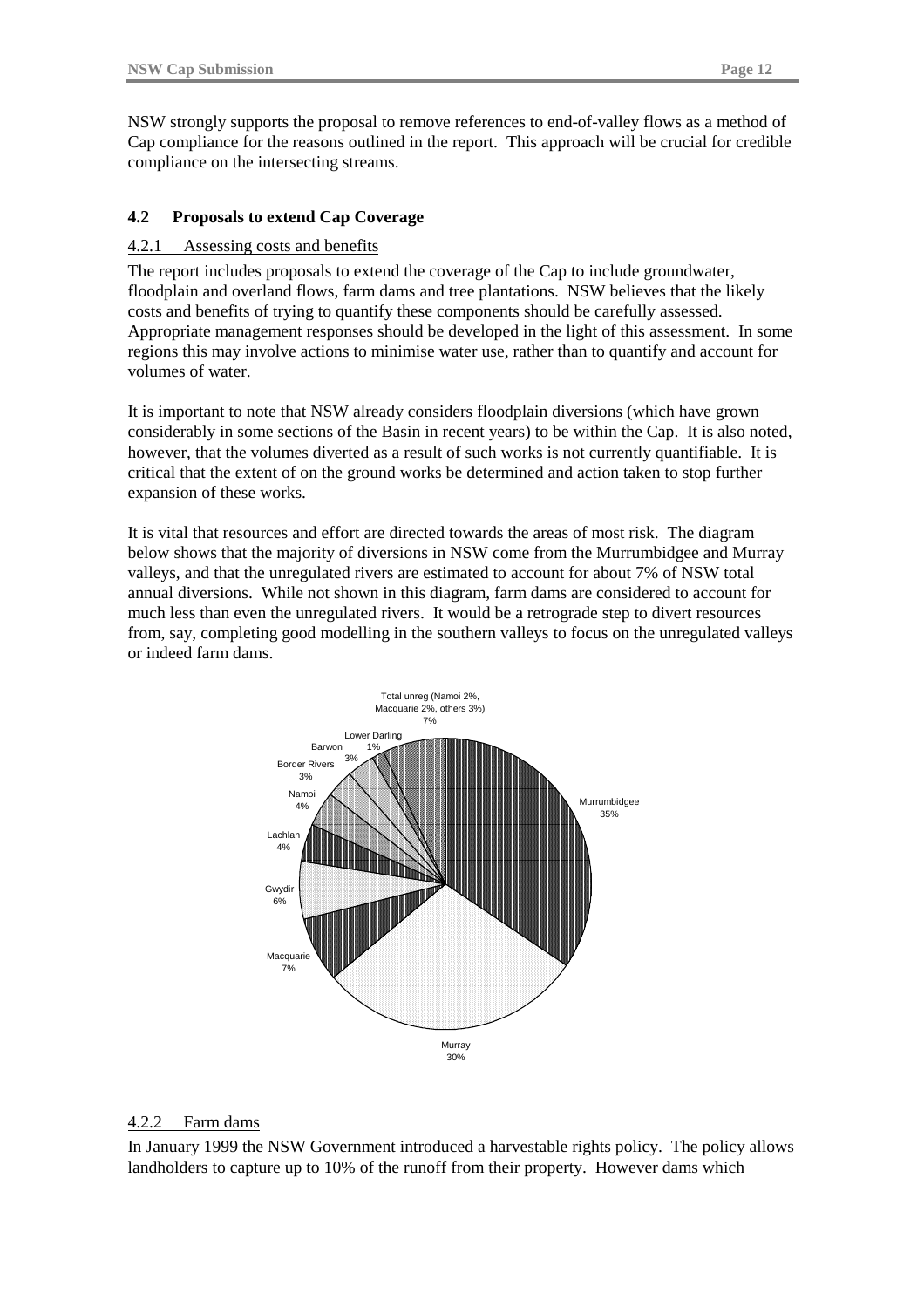capture larger amounts must be licensed and are embargoed. The new policy replaced the 1912 Water Act provision which allowed landholders to develop an unlimited number of farm dams provided each held less than seven megalitres and provided the water was only used for stock and domestic purposes.

The harvestable right:

- is typically defined as an allowable storage capacity but where it is claimed in addition to a Part 11 license it is defined as a harvestable volume which includes evaporative losses from storage;
- is primarily intended to satisfy essential farm needs though it may be used for other purposes also;
- recognises the variation in runoff across the state, but relates to regional runoff not property runoff characteristics;
- is a way of clearly and equitably defining the share of the total surface water resource available to landholders without a licence;
- must be captured from the land, not extracted from rivers, streams or groundwater;
- can be used for any purpose, e.g. house and gardens, stock watering, washing dairies, irrigation;
- is non transferable and is thus attached to the property and will be physically limited by the ability of that property to site a storage and capture the runoff;
- does not require a licence, compulsory registration, fees or metering of water extraction; and,
- does not apply to the Western Division.

The total allowable on-farm storage capacity is determined by:

- the harvestable right;
- the geotechnical characteristics of the area;
- current dam design practice; and,
- annual climatic variability.

Actions taken to date include:

- Maps have been published showing the allowable dam capacities per hectare of property;
- A technique for benchmarking and monitoring dam numbers and storage volume estimates using aerial photo interpretation and GIS technology has been developed in the Murray valley. A project to develop a farm dam licensing system using similar technology is currently underway in the same region;
- Mapping and assessment of the impact of farm dams on catchment hydrology using GIS and aerial photography is underway in the Murrumbidgee valley;
- A case study is underway in an area with an extremely high density of farms to assess the impacts of farm dams on total catchment hydrology;
- DLWC is developing a monitoring and compliance strategy for the harvestable rights policy**;**
- DLWC is planning to develop tools to allow the broad scale assessment of farm dam development across the state and detailed information on all regions; and,
- DLWC is cooperating with a MDBC SI&E funded project looking at the impact of farm dams in a number of Basin catchments.

In reference to farm dams the IAG report (p.6) says:

"The issue of principle however for the Murray-Darling Basin Commission is that any increased use from farm dam diversions be included in the Cap limits. Implementation of the principle should however be dependent on the significance or otherwise of increased use as measurement and monitoring of use across a number of dams within valleys would be resource intensive…It is recommended that:

(i) as a matter of principle, jurisdictions include farm dam water use in their Caps;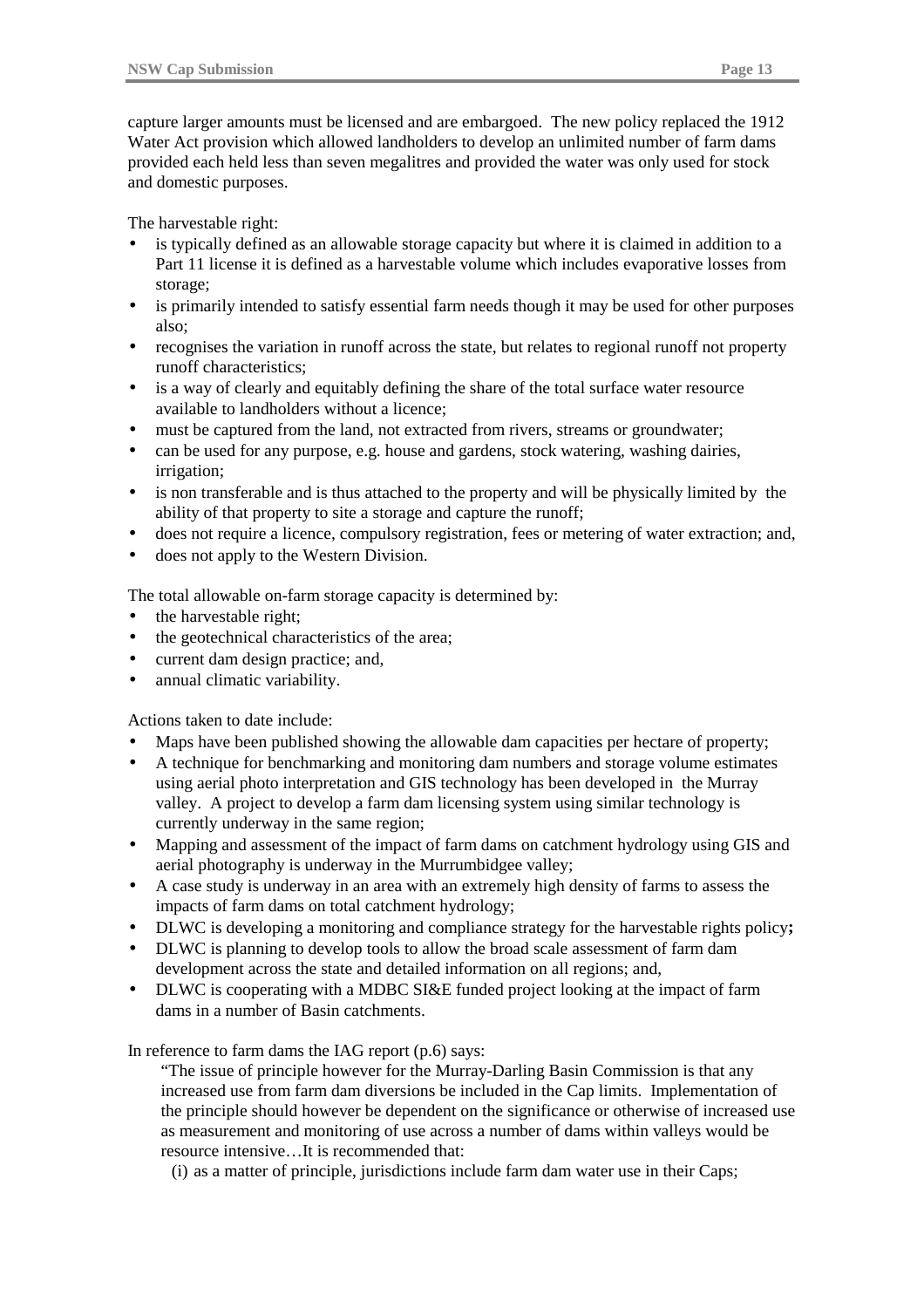(ii)each jurisdiction with significant growth in farm dams survey use and report on the expected quantum of use, cost of metering and reporting."

NSW agrees with the principle that farm dam development be included in the Cap, however new farm dam development is not expected to significantly affect total water extractions at the state level. The cost of intensive monitoring of this very diffuse array of farm dams would be extreme. The value of such an exercise to the overall objectives of the Cap is questionable. NSW believes that no action should be taken to quantitatively include runoff harvesting into farm dams in the Cap until:

- the MDBC SI&E project is complete;
- the significance of the volumes involved is assessed;
- the costs of inclusion of such data are assessed and subjected to a cost-benefit study; and,
- sources of funds for monitoring are identified and committed.

## 4.2.3 Floodplain harvesting

Until 1997, NSW exercised a discretionary policy for licensing floodplain harvesting. Extraction of water from floodplains was not licensed although, in some cases, the works being used were licensed for other purposes such as extraction from rivers or flood protection. This discretionary policy made sense at the time as there were no limits being placed on extraction of high flows from rivers during periods when off-allocation was declared. It made little sense however once the Cap placed a limit on all forms of water extraction and once limits were applied to offallocation water extractions in each valley.

NSW has now adopted an approach to floodplain harvesting which involves:

- licensing:
- other related matters such as treatment of harvesting under the Cap; and,
- initial actions to forestall further harvesting development.

The following principles have been adopted:

#### General

• Floodplain harvesting works and activities should remain licensable.

Existing Works and Activities

- Diversions from floodplain works in place prior to 1994 will be considered to be additional to Cap.
- All licences issued under Part 8 of the Water Act, and all licences issued under Part 2 of the Water Act for works not already used for floodplain harvesting, should be amended to explicitly state that they do not authorise the use of the licensed works for floodplain harvesting purposes.
- All existing floodplain harvesting works and activities should be allowed to apply for licences.
- Diversions from Post 1994 works which are issued a licence must be ultimately accounted for from within the Cap.
- The Amnesty action, which included floodplain harvesting structures, should be supplemented with a more specific and comprehensive review and assessment process to both uncover existing floodplain works and inform farmers of their licensing obligations.
- Until this is done there should be no attempt to prosecute for existing works or for harvesting with those works.
- Each floodplain harvesting application should go through the same departmental Environmental Planning & Assessment Act review as would apply to an application for a new proposed work.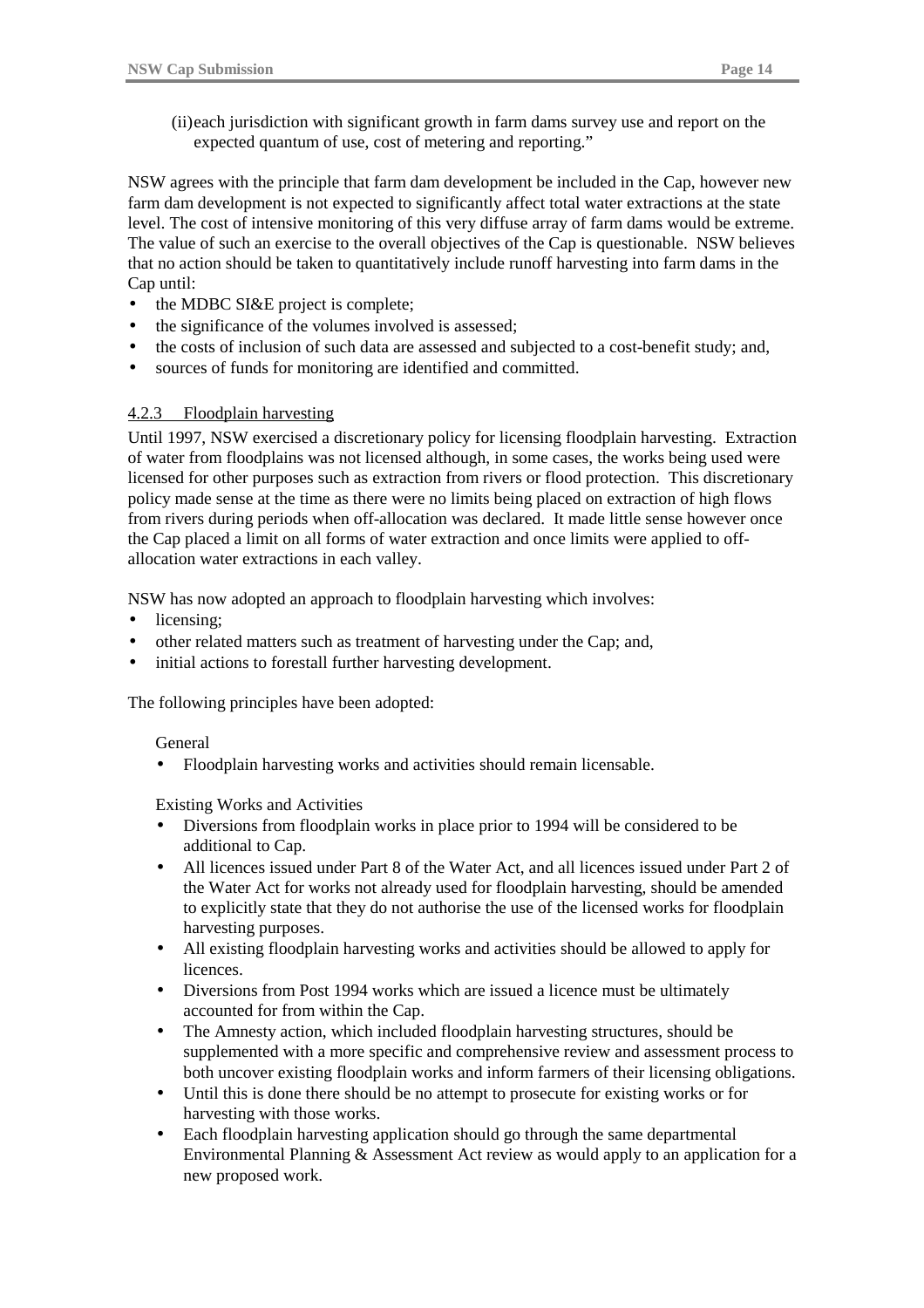- Normal third party appeal rights to Land Boards with respect to these existing works will however be withdrawn and replaced by the right to lodge objections with the DLWC for consideration by an appeal board.
- Existing works with unacceptable environmental impacts should be altered or removed.

New Works and Activities

- No new works or expanded floodplain harvesting activities in the Murray Darling Basin will be authorised.
- Floodplain harvesting rights will be non-tradeable for the time being.

The staged program for implementing the NSW Floodplain Harvesting Policy will involve:

- modifying embargoes to allow applications for existing floodplain harvesting works while prohibiting applications for new works;
- adding specific reference to approvals not authorising water harvesting on all Part 8 licences on renewal;
- monitoring and acting on any new works to ensure there is no expansion in floodplain harvesting;
- designing and commencing a program for volumetric assessment of diversions resulting from floodplain harvesting works;
- including specific quantification of extractions associated with post June 1994 development in each valley;
- licensing all existing floodplain works;
- seeking in principle acceptance by the MDB Ministerial Council of 1994 levels of floodplain harvesting as an addition to each NSW valley's Cap;
- finalising guidelines for environmental impact review of flood harvesting works and ensuring necessary compatibility with Part VIII (Floodplain Works) review processes including discussions with river management committees;
- commencing licensing processes for existing works, including metering; and,
- assessing the likely impact of approved works relative to the impact of 1994 works and, if greater, applying appropriate diversion offsets.

## 4.2.4 Groundwater

NSW supports and is progressively implementing water management policies to sustain groundwater resources. At the national level, NSW is currently involved in implementing the 12 recommendations of *Allocation and Use of Groundwater. A National Framework for improved Groundwater Management in Australia* (COAG 1996) through the NSW water reforms.

At the state level, NSW has adopted a Groundwater Policy Framework. This framework involves three components, a State Groundwater Quality Protection Policy (complete), Groundwater Quantity Management Policy (dependent on the outcomes of the Water Management legislation White Paper), and the Groundwater Dependent Ecosystems Policy (which is currently under peer review). A fundamental principle of these policies is that groundwater should be managed within the limits imposed by the ecologically sustainable yield (ESY), which is based on recharge rates and environmental requirements.

Water management committees are using these principles and guidelines when developing groundwater management plans. They are also identifying groundwater/surface water interactions and considering them when developing management plans.

NSW does not support a Basin-wide Cap for groundwater. It is not logical due to the poor or non-existent interactions between aquifers at the Basin level. Most aquifers (including most of the Great Artesian Basin) would not interact with surface water to a degree that warrants linking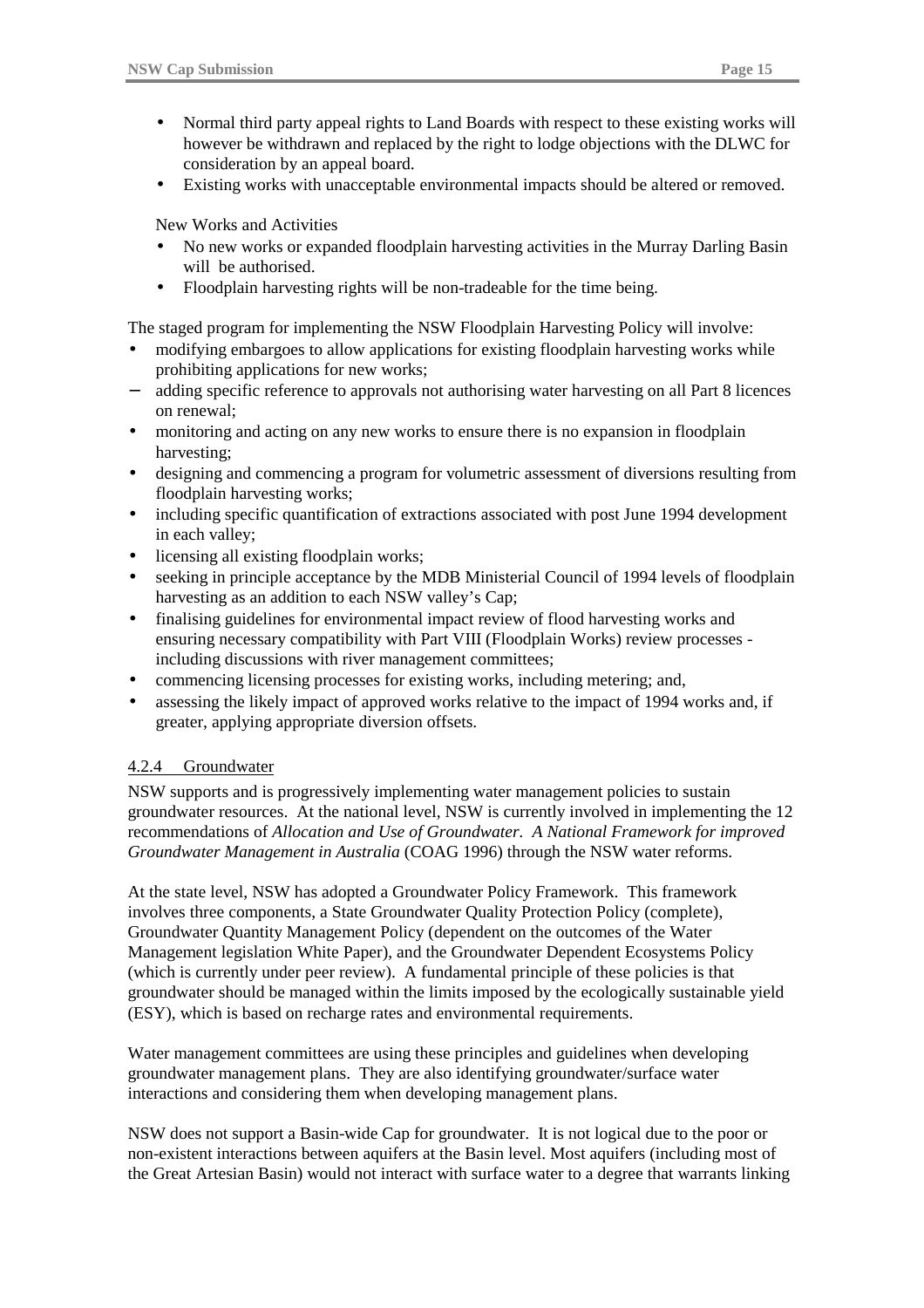them with the Cap. Other aquifers have complex interactions with surface water, including instances where river systems are both fed by groundwater and make a significant contribution to groundwater recharge in different reaches. Given the scientific uncertainty in this area, accurate accounting for such complex systems would be expensive and inaccurate, and would be unlikely to involve significant water volumes at the Basin level.

NSW supports a policy approach which includes:

- identifying significant interactions between groundwater and surface water,
- identifying ecologically sustainable yields for all major aquifers;
- reviewing groundwater licence conditions and allocations in line with ecologically sustainable yield calculations;
- separating conjunctive licences into separate surface and groundwater components;
- adaptive management through the groundwater and river management planning process.

#### 4.2.5 Plantations

Submissions have suggested that plantations are significant water users and this use should be accounted under the Cap. Substantial research findings have indicated that runoff will vary greatly with differences in landuse and vegetation.

While the impact of landuse change is more predictable at the small scale or property level, water entitlements, including harvestable rights, are calculated using regional runoff models which assume average landuse characteristics. This is done deliberately to avoid the potential for landholders to adopt poor land management practices in order to increase their harvestable right. Therefore reafforestation of an individual property will not affect that property's legal harvestable "right" although it may impact on the actual volume of runoff which flows into the allowable farm dams on that property.

While there is a general acceptance of the impacts of landuse changes on water yields, the evidence has largely come from small, relatively homogenous catchments where the assessed land use change has dominated the area. As the scale of the catchment increases, the proportion of area affected by afforestation generally reduces. This is reflected in the hydrology, which is also less affected. In large catchments the land use changes are also typically a patchwork of negative and positive changes, therefore the net effect of all changes is unpredictable. In fact recent reviews of the research is indicating that the relationship between yield changes and the proportion of forested/deforested area has an correlation coefficient as low as 0.2.

Furthermore, because most land use changes effect baseflow and storm runoff differently, the effect on water supply and the environment is not uniform. In most unregulated catchments, for example, water demands and environmental damage is often greatest at low flow times. Therefore any reductions in high flows or total water yield as a result of afforestation is unlikely to be an issue while improvements in baseflow persistence may be a significant benefit.

In other catchments, such as those with large urban or irrigation dams, water supply reliability and environmental damage is related to reductions in high flows or total yields. Therefore any reductions in total yield as a result of afforestation is likely to be felt to some degree in water supply. However, where these catchments are large the previous comment about the insignificance and unpredictability of overall changes applies.

The evaluation of the impacts of afforestation becomes even more difficult when the land use change is desirable in managing salinity or water quality. Afforestation may actually lessen overall water supply costs for towns or help alleviate changes that are leading to declines in quality which are affecting agriculture.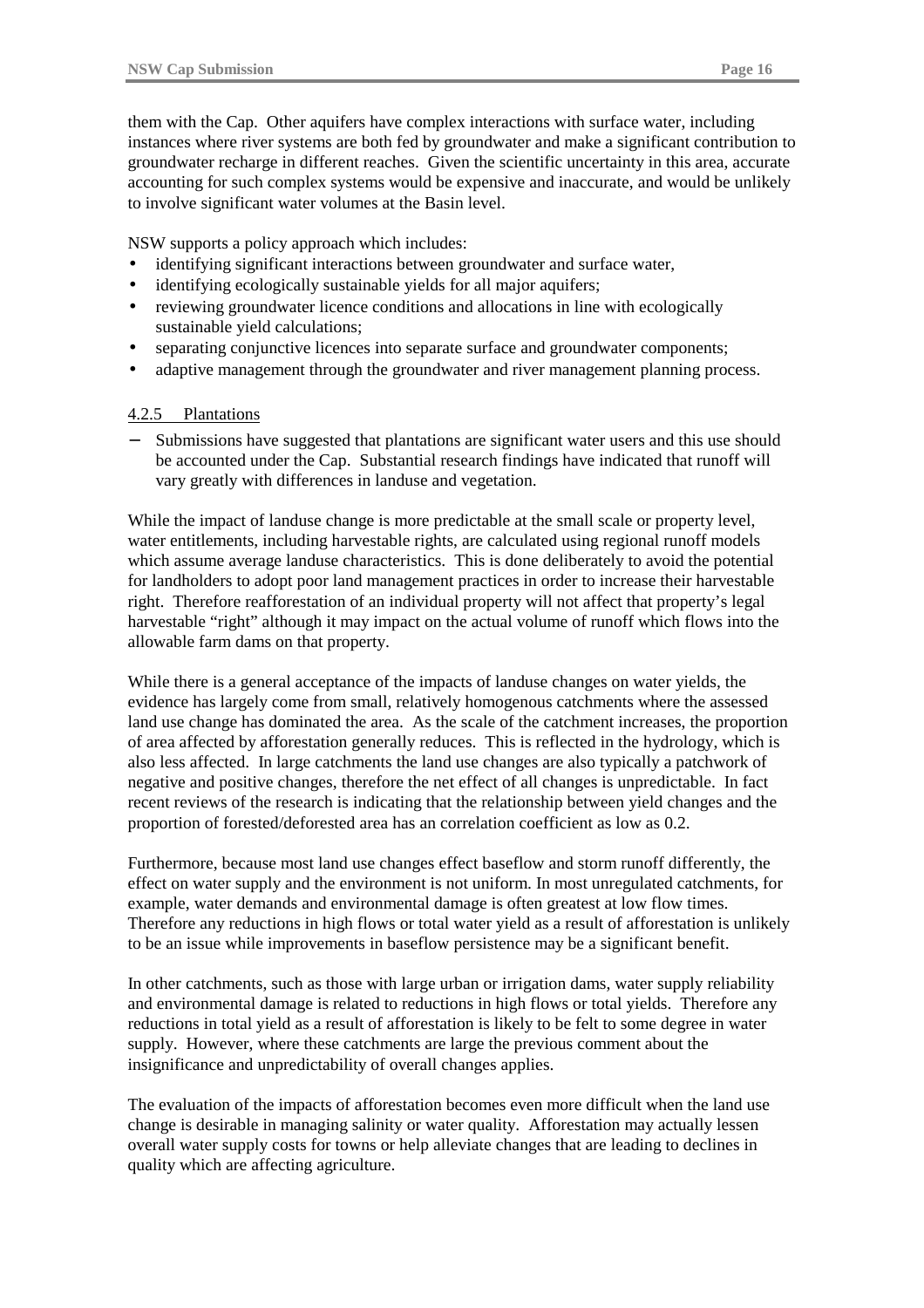Water supply impacts should not be considered in isolation from other resource and environmental goals such as forest conservation or carbon sequestration. The counterpoint to a debit system for reductions in water yield resulting from reafforestation, would be credits for increases in water yields following land clearing or urbanisation. In extreme circumstances it could actually encourage undesirable land management practices that are not in the long term interests of the Basin.

DLWC is continuing to model and assess the implications of vegetation and other landscape changes on water yields and streamflow regimes at different catchment scales. This will help inform future landscape management initiatives.

At this stage, NSW believes that, because of the scale issues, the variability of the hydrological responses, and the complexity of the management objectives, it is neither appropriate nor feasible to attempt to account for the impact of landuse changes under the Cap.

#### **4.3 Intrastate equity issues**

The report notes that many of the submissions from stakeholders addressed equity issues that concern the details of implementation within valleys and are therefore outside the jurisdiction of the MDBC and Ministerial Council processes. These submissions were referred to NSW.

NSW has considered all these issues in its White Paper on new water management legislation.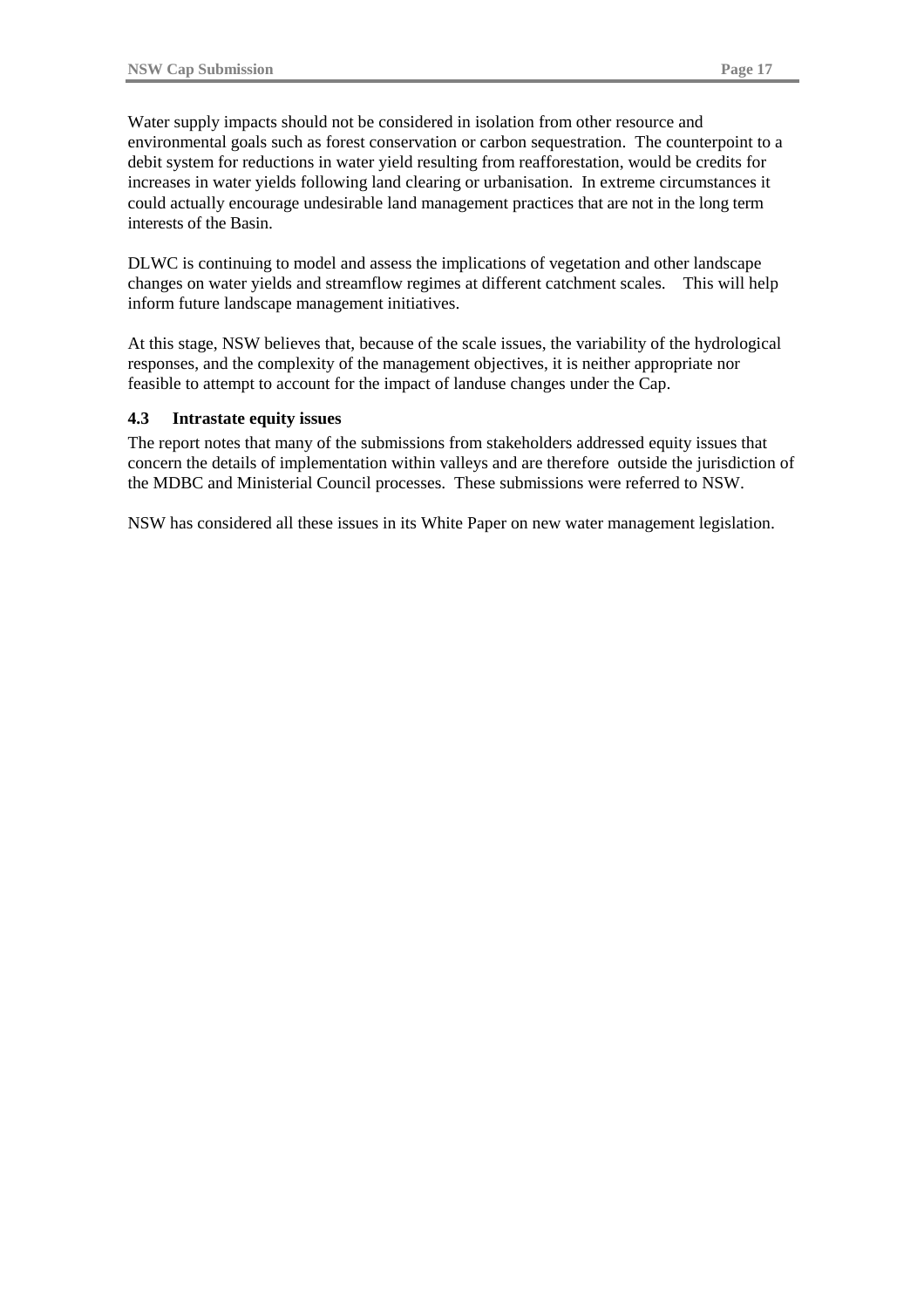## *5 IMPLEMENTATION AND COMPLIANCE*

The management of the Cap must recognise the need for states to manage their water in a rational and flexible way. It should not impede progressive changes in both the nature of developments and water management rules.

The Cap is the first Murray-Darling Basin arrangement that requires jurisdictions to report at a level below that of the jurisdiction. Before the Cap was introduced, jurisdictions were accountable only for their impacts on other jurisdictions. Under the Cap they are required to report on their internal impacts also. As NSW has the most valleys in the Basin (10), this places a particular implementation and compliance responsibility on the state.

#### **5.1 Register of Cap definitions**

The IAG recommends that the MDBC develop a register of Cap definitions as agreed by partner governments as they finalised their monitoring and compliance programs. NSW agrees that clearer definitions will help to improve both the implementation and community understanding of the Cap.

A degree of flexibility is needed in managing this register, particularly as there are significant policy and operational changes underway in NSW. The register should only refer to definitions that relate directly to Cap implementation, not other aspects of water management.

#### **5.2 Quality Management System**

The IAG Implementation and Compliance Companion Paper recommends that each jurisdiction puts in place an appropriate quality management system for the management of metering, monitoring and reporting data.

NSW has comprehensive quality standards and guidelines in place for the collection and storage of both streamflow and metered usage information. Consequently NSW supports recommendation (viii) in the IAG Implementation and Compliance report, namely:

"Each jurisdiction puts in place an appropriate quality management system for the management of metering, monitoring and reporting data."

An MDBC data quality assurance scheme would yield little in the way of improved flows, and NSW would not support such a scheme, should it be proposed.

#### **5.3 Cap compliance reporting**

NSW has given a commitment to report on its approach to Cap management in the Barwon-Darling system.

NSW is making steady progress in developing long term climate adjusted simulation models such as the Integrated Quantity Quality Model (IQQM) for each valley. The complexity of these models and the large number needed for Cap compliance in NSW mean that they are not all expected to be satisfactory for auditing until late 2000 (see below). To date, one model has been submitted to MDBC for endorsement.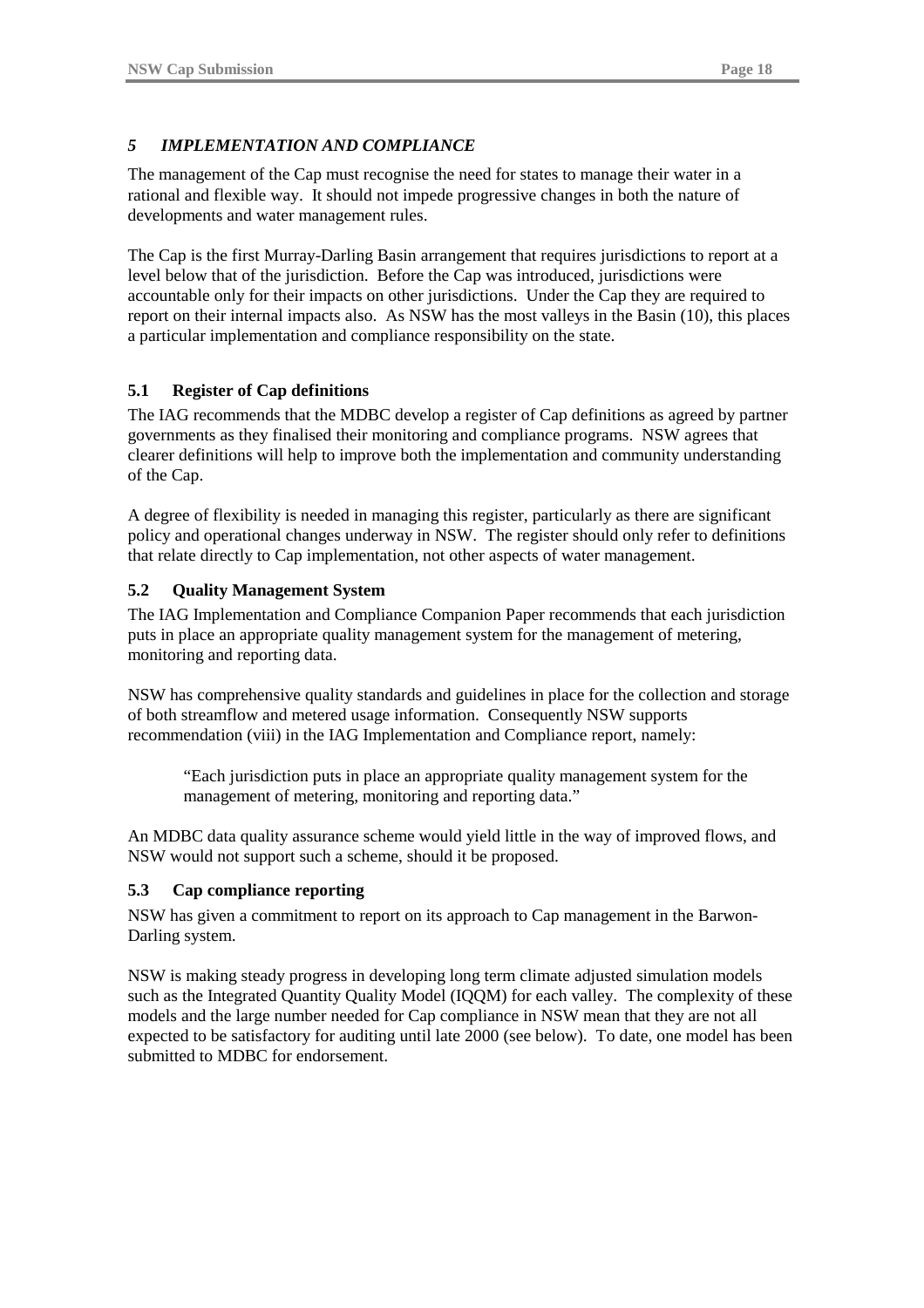| <b>Valley</b>                | Status of IQQM Suitable for 97/98 to  | <b>Current Auditing</b> |
|------------------------------|---------------------------------------|-------------------------|
|                              | 98/99 Cap Auditing                    | <b>Tool</b>             |
|                              | Existing monthly model available for  |                         |
| Murray and Lower Darling     |                                       | Existing model.         |
| (NB these are separate Caps) | 97/98 and 98/99 auditing. Upgraded    |                         |
| covered by one model)        | monthly model for 97/98 to 98/99      |                         |
|                              | auditing by June 2000.*               |                         |
| Murrumbidgee                 | IQQM available for 97/98 and 98/99    | Climate-diversion       |
|                              | auditing by end 2000.                 | relationship.           |
| Lachlan                      | Upgraded model available for 97/98    | Upgraded IQQM.          |
|                              | and 98/99 auditing.                   |                         |
| Macquarie                    | Upgraded IQQM available for 97/98     | Upgraded IQQM.          |
|                              | and 98/99 auditing by September 2000. |                         |
| Peel                         | IQQM available for 97/98 and 98/99    | Climate-diversion       |
|                              | auditing by end September 2000.       | relationship            |
| Namoi                        | IQQM available June, 97/98 and 98/99  | Monthly model           |
|                              | auditing by end 2000.                 |                         |
| Gwydir                       | IQQM available for 97/98 and 98/99    | <b>IQQM</b>             |
|                              | auditing by September 2000.           |                         |
| <b>Border Rivers</b>         | Upgraded IQQM available for 97/98     | <b>Upgraded IQQM</b>    |
|                              | and 98/99 auditing.                   |                         |
| <b>Barwon-Darling</b>        | IQQM available for 97/98 and 98/99    | <b>IQQM</b>             |
|                              | auditing.                             |                         |

**\*** The status of the upgraded Murray and Lower Darling model will need to be confirmed with the Murray Darling Basin Commission.

There are particular challenges and complexities in preparing these models at a time when new management rules are being applied and the demand behaviour of water users is changing in response. The wide variation in climatic conditions and water user behaviour from year to year adds to these challenges. It is possible that the overall estimates of Cap and the performance of NSW in relation to Cap could change as the models are refined.

#### **5.4 Commencement date for auditing Cap**

The IAG and Project Board propose that audits for Cap commence in the 2000-01 year. This may coincide with the resolution of Cap arrangements for Queensland. NSW does not support this approach.

NSW strongly recommends that auditing continues to operate under the current arrangements, in which its accounting commences with the 1997-98 year.

Cap accounting to date has accrued credits in some valleys. To wipe these and start again would reduce commitment in these valleys to the Cap system. Conversely in valleys which are in Cap debit, a new start would give them an effective 'windfall'.

In the longer term, there is no disadvantage to states having different commencement dates. Since the NSW environmental flows policy has established the Cap as a benchmark, commencing in 1997-98, it would be disruptive to that process to change the commencement date.

## **5.5 Remedying Cap exceedence**

NSW supports the amendment to Schedule F proposed in recommendation xiii of the IAG Companion Paper on Implementation and Compliance, namely: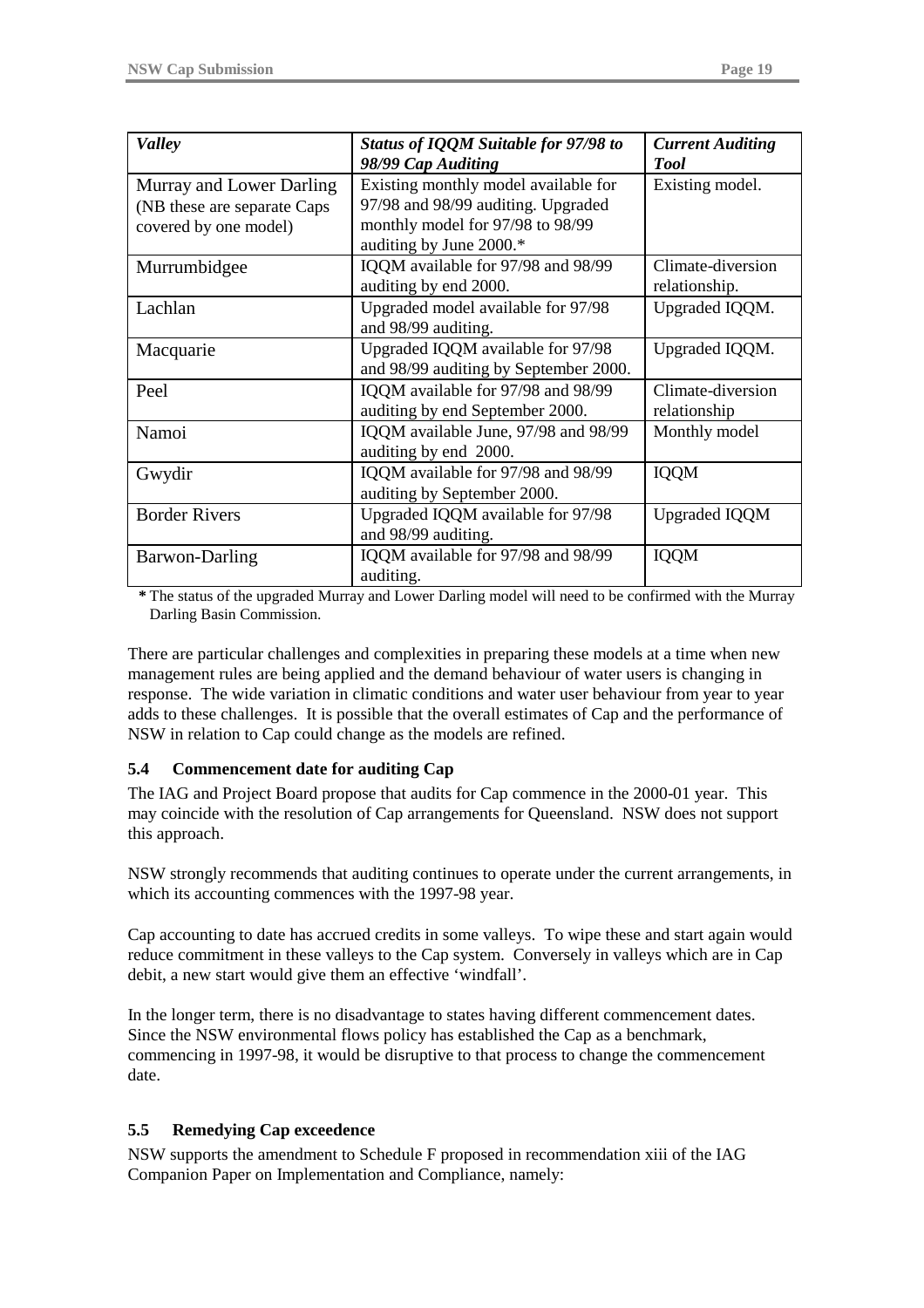#### "Clause 17 of Schedule F be modified to read

#### **Advice to Council on remedial actions**

- 17. (1) The Government of a State referred to in paragraph 16(a) must:
	- (a) report to the next Ministerial Council after a declaration is made under that paragraph, setting out:
		- (i) the reasons why diversions exceeded the Murray-Darling Basin diversion cap; and
		- (ii) action taken, or proposed to be taken by it to ensure that cumulative diversions are brought back into balance with the cap; and
		- (iii) the valley model predictions of the period within which it is predicted that the cumulative diversions will meet the long term diversion Cap; and
		- (b) report to each subsequent meeting of the Ministerial Council on action taken, or proposed to be taken by it to ensure that cumulative diversions are brought back into balance with the cap in accordance with paragraph 17(1)(a), until the Commission revokes a declaration pursuant to sub-clause 17(2).
	- (2) When the Commission is satisfied that a State in respect of which a declaration has been made under paragraph 16(a) has brought the cumulative diversions back into balance with the cap and is once more complying with the Murray-Darling Basin diversion cap in all respects, it must:
		- (a) revoke the declaration; and
		- (b) report that fact to the next meeting of the Ministerial Council."

To avoid any ambiguity, NSW understands this amendment to require a state to take action to ensure that long term average diversions are brought back in balance with the Cap. The proposal is supported as it is compatible with the environmental flow rules being used in NSW valleys and accommodates changes due to climatic variability and water user behaviour. The proposed approach is also consistent with adaptive management that is a fundamental principle of the NSW water reforms.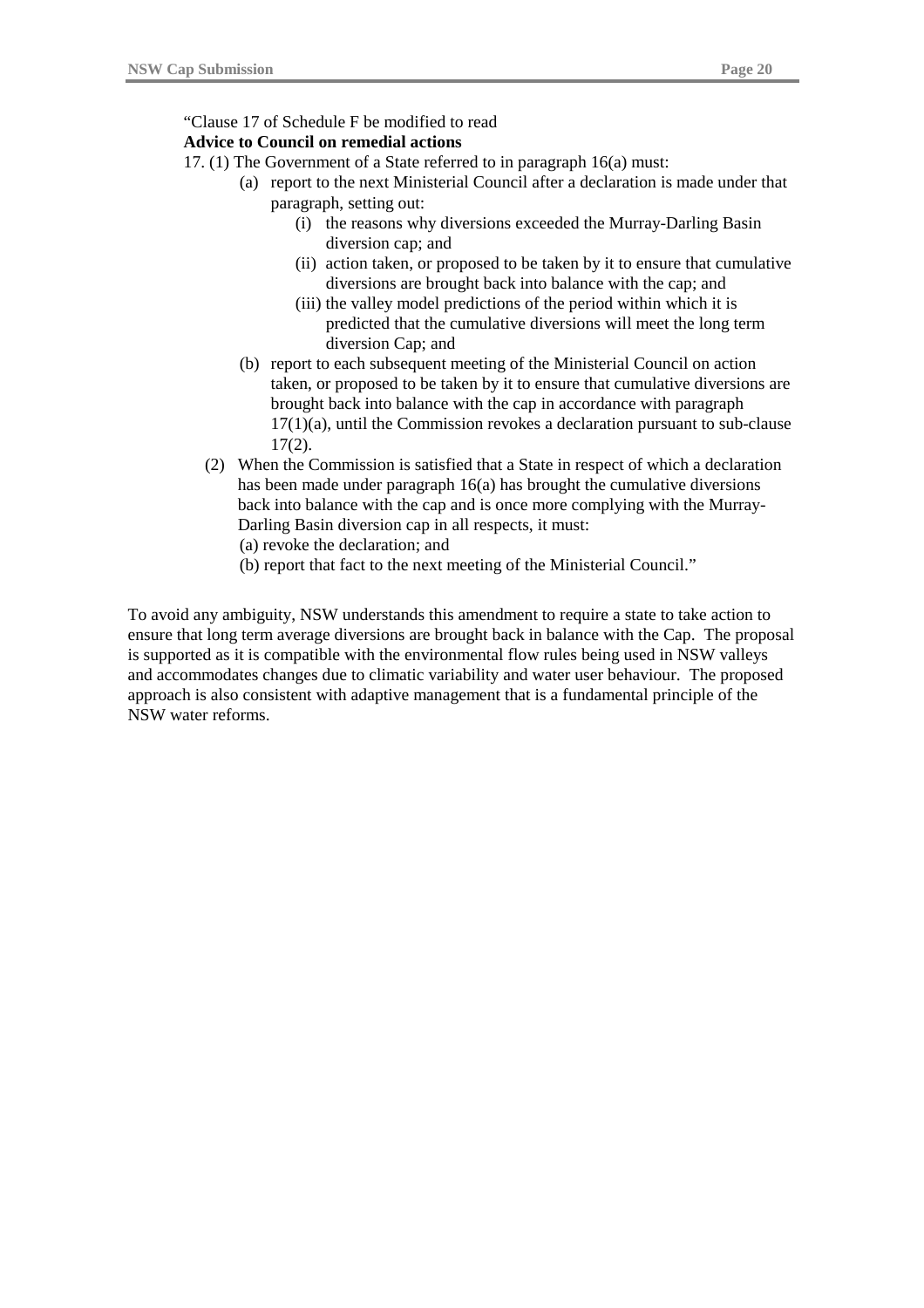# **NSW Response to the Review of the Operation of the Cap**

## **Summary**

|                                                                         |                                                                                                                                                                                                                                                                                                                                                                                                            | Comment                                                                                                                                                                                                                                                                                                                                                                                                                                                                                                          |
|-------------------------------------------------------------------------|------------------------------------------------------------------------------------------------------------------------------------------------------------------------------------------------------------------------------------------------------------------------------------------------------------------------------------------------------------------------------------------------------------|------------------------------------------------------------------------------------------------------------------------------------------------------------------------------------------------------------------------------------------------------------------------------------------------------------------------------------------------------------------------------------------------------------------------------------------------------------------------------------------------------------------|
| E<br>c<br>0<br>l<br>0<br>g<br>i<br>c<br>a                               | Cap Project Board Position<br>The Project Board has concluded<br>that the Cap has been an essential<br>first step in providing for the<br>environmental sustainability of the<br>river system of the Basin. Without<br>the Cap, there would have been a<br>significantly increased risk that the<br>environmental degradation of the<br>river system of the Murray-Darling<br>Basin would have been worse. | NSW agrees with this statement by the Project Board.<br>The Cap is a critical response to the declining health of<br>rivers in the Murray-Darling Basin. To achieve<br>sustainability, however, future water management must<br>be based on a combination of diversion limits,<br>environmental flow rules and associated regulatory<br>measures. The nature and objectives of environmental<br>flow rules and regulatory measures must be based on<br>valley specific objectives and opportunities, and are the |
| 1<br>S<br>u<br>S<br>t<br>a<br>i<br>$\mathbf n$<br>a<br>b                |                                                                                                                                                                                                                                                                                                                                                                                                            | responsibility of the states.<br>The Cap has provided a strong complement to the<br>water reforms in NSW. These reforms have included<br>the introduction of environmental flows using the Cap<br>as a baseline. In this context the Cap has been<br>important in:<br>bringing about a general halt to further growth in<br>$\bullet$<br>water diversions;<br>assisting NSW to implement more sustainable<br>$\bullet$                                                                                           |
| $\mathbf i$<br>l<br>i<br>t<br>y<br>0<br>f<br>$\mathbf R$<br>i<br>V<br>e |                                                                                                                                                                                                                                                                                                                                                                                                            | water management measures; and,<br>providing downstream valleys and states with a<br>basis upon which to plan.                                                                                                                                                                                                                                                                                                                                                                                                   |
| r<br>S                                                                  |                                                                                                                                                                                                                                                                                                                                                                                                            |                                                                                                                                                                                                                                                                                                                                                                                                                                                                                                                  |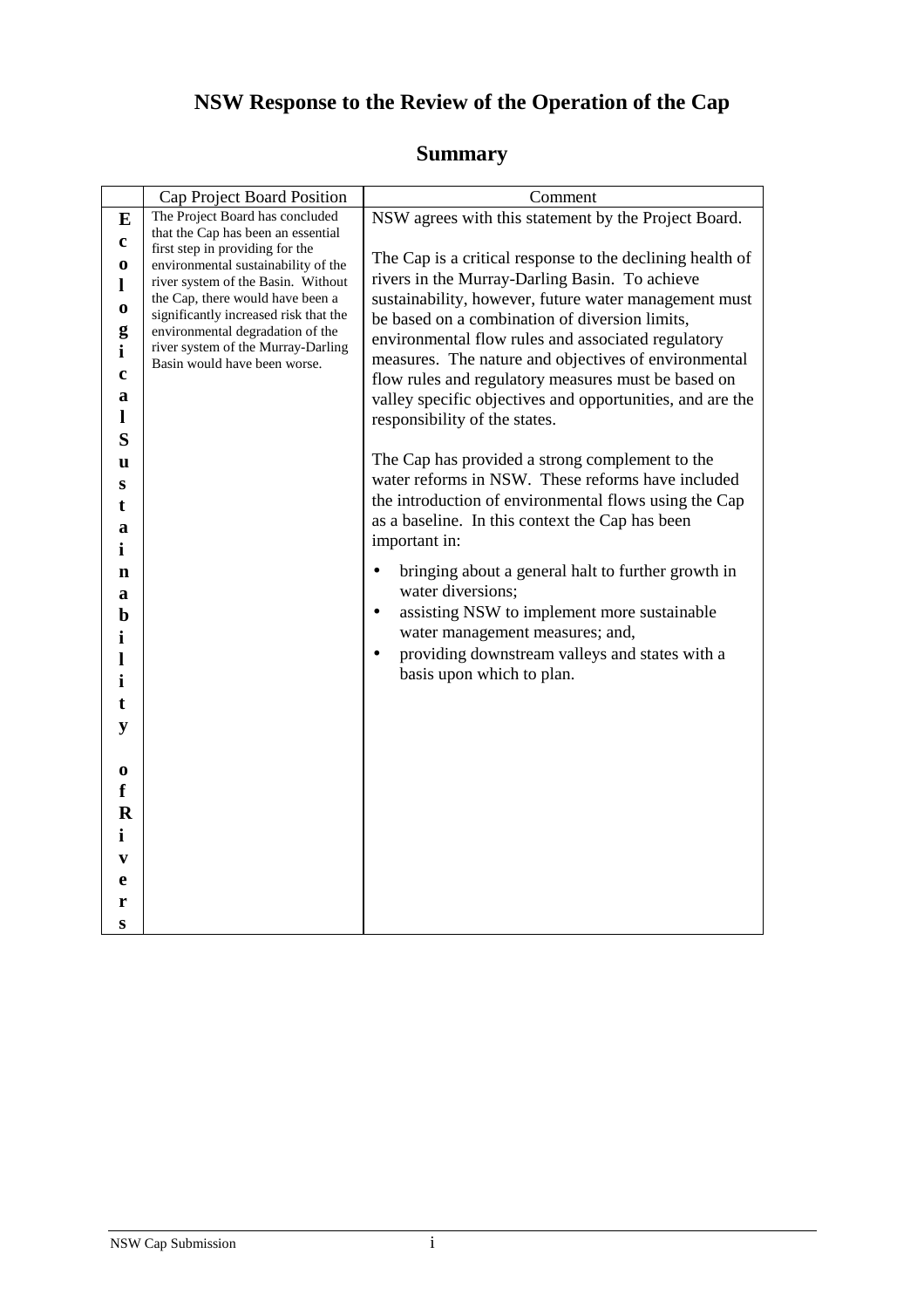| Cap Project Board Position                                                                                                                                                                                                                                                                                                                                                                                                                                                                                                                                                                                                                                                                                                                                                                                                                                                                                                                                  | Comment                                                                                                                                                                                                                                                                                                                                                                                                                                                                                                                                                                                                                                                                                           |
|-------------------------------------------------------------------------------------------------------------------------------------------------------------------------------------------------------------------------------------------------------------------------------------------------------------------------------------------------------------------------------------------------------------------------------------------------------------------------------------------------------------------------------------------------------------------------------------------------------------------------------------------------------------------------------------------------------------------------------------------------------------------------------------------------------------------------------------------------------------------------------------------------------------------------------------------------------------|---------------------------------------------------------------------------------------------------------------------------------------------------------------------------------------------------------------------------------------------------------------------------------------------------------------------------------------------------------------------------------------------------------------------------------------------------------------------------------------------------------------------------------------------------------------------------------------------------------------------------------------------------------------------------------------------------|
| However, the Project Board has<br>concluded that there is no certainty<br>that the Cap on diversions at its<br>current<br>level<br>represents<br>a<br>sustainable level of diversions – the<br>level at which it is set being that<br>which existed at the time when it<br>was decided to introduce a Cap.<br>Further, the<br>Project<br>Board<br>better<br>recommends<br>that<br><b>as</b><br>information<br>informs<br>our<br>of<br>Basin's<br>the<br>management<br>resources, the level at which the<br>Cap is set should continue to be<br>refined to reflect our increased<br>understanding. It is likely that such<br>refinements may lead to the<br>lowering of the level of the Cap in<br>valleys.<br>Indeed,<br>some<br>some<br>jurisdictions have already increased<br>the environment's share, via access<br>restrictions in addition to that<br>required by the Cap, as part of their<br>longer-term direction of improved<br>water management. | NSW agrees "that there is no certainty that the Cap on<br>diversions at its current level represents a sustainable<br>level of diversions."<br>NSW does not agree, however that an adjusted Cap, or<br>a Cap-type mechanism, is the way to achieve<br>sustainability. Sustainability will come from a range of<br>management initiatives targeted at achieving<br>meaningful environmental improvements in each river<br>system and taking into account the socio-economic<br>impacts which might arise. This must be part of a broad<br>water management planning process which provides<br>for monitoring and review of the management rules and<br>which engages the community in the process. |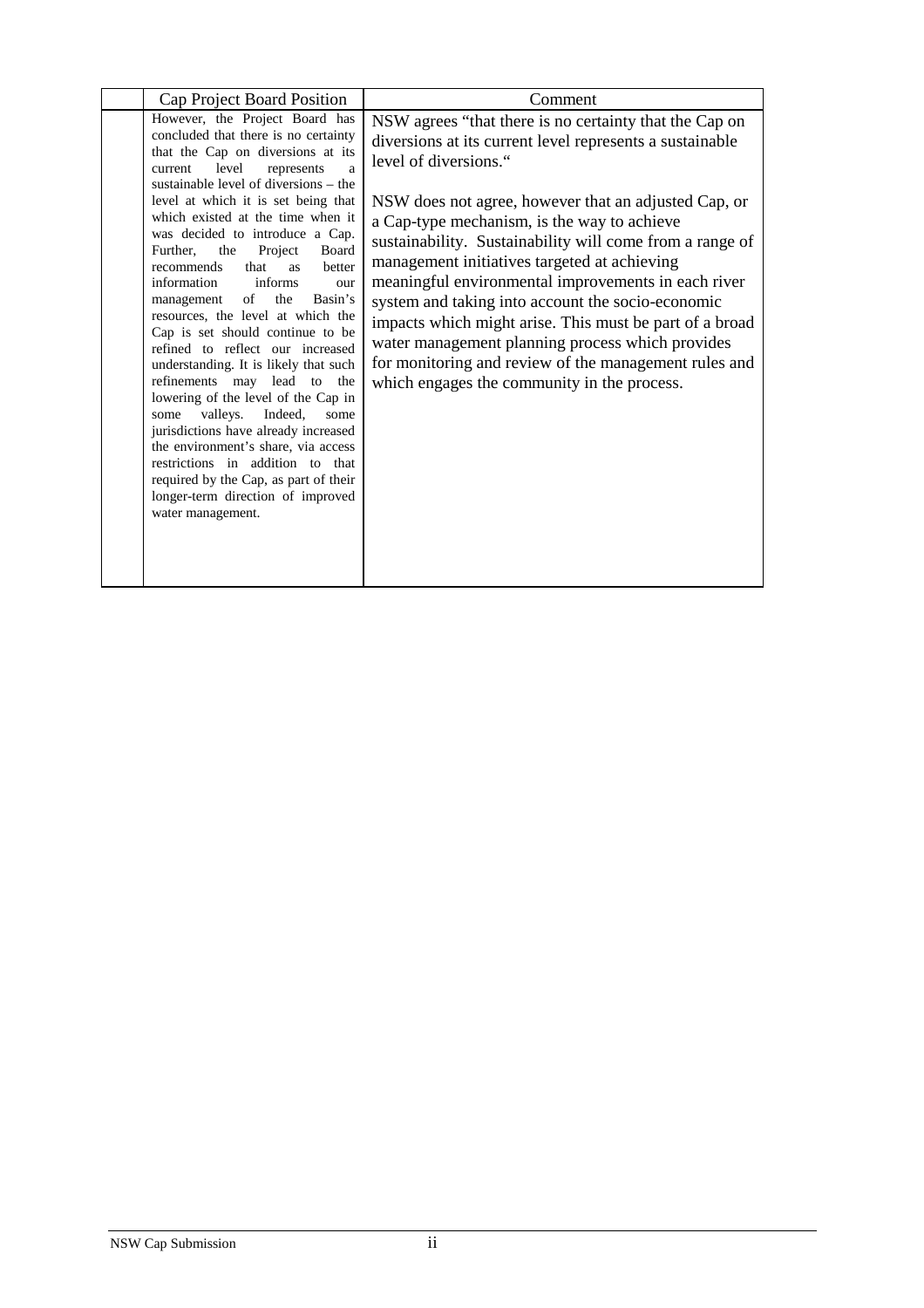|    | Cap Project Board Position                                                   | Comment                                                        |
|----|------------------------------------------------------------------------------|----------------------------------------------------------------|
| E  | The Project Board considers that                                             | NSW agrees that the Cap has provided significant               |
|    | there is compelling evidence that                                            | social and economic benefits to date and that the net          |
| c  | the Cap has already delivered                                                | benefit will increase over time. However negative              |
| 0  | significant economic and social                                              | impacts and adjustments have reduced these benefits in         |
| n  | benefits to the Basin community                                              |                                                                |
| 0  | and that the net benefit will increase<br>over time.                         | the short term in some systems.                                |
| m  |                                                                              |                                                                |
| İ. |                                                                              |                                                                |
|    |                                                                              |                                                                |
| c  |                                                                              |                                                                |
|    |                                                                              |                                                                |
| a  |                                                                              |                                                                |
| n  |                                                                              |                                                                |
| d  |                                                                              |                                                                |
|    |                                                                              |                                                                |
| S  |                                                                              |                                                                |
|    |                                                                              |                                                                |
| 0  |                                                                              |                                                                |
| c  |                                                                              |                                                                |
| i  |                                                                              |                                                                |
| a  |                                                                              |                                                                |
| 1  |                                                                              |                                                                |
| I  |                                                                              |                                                                |
| m  |                                                                              |                                                                |
|    |                                                                              |                                                                |
| p  |                                                                              |                                                                |
| a  |                                                                              |                                                                |
| c  |                                                                              |                                                                |
| t  |                                                                              |                                                                |
| S  |                                                                              |                                                                |
|    | The results of research conducted                                            | Benefits of the Cap include:                                   |
|    | for the Review make it clear that, in<br>the absence of the Cap, the erosion | improvements in the security of water supply to<br>$\bullet$   |
|    | of security of supply for irrigators                                         | each river valley providing a more certain base for            |
|    | and other users would have been                                              | long term investment;                                          |
|    | significant. These analyses were                                             | no growth in diversions while still allowing                   |
|    | performed on several systems                                                 | economic development through improved                          |
|    | across the Basin reflecting diverse<br>agricultural practices and climatic   | efficiency of water use;                                       |
|    | conditions.                                                                  | accelerated development of water trading markets<br>$\bullet$  |
|    |                                                                              | which has made it easier for new higher value uses             |
|    |                                                                              | to obtain supply and has highlighted the real value            |
|    |                                                                              | of water;                                                      |
|    |                                                                              | benefits to the environment, which of course have              |
|    |                                                                              | significant long-term economic and social value                |
|    |                                                                              |                                                                |
|    |                                                                              | (although difficult to quantify); and,                         |
|    |                                                                              | avoidance, in the long term, of increasing social<br>$\bullet$ |
|    |                                                                              | disharmony within the water community as well as               |
|    |                                                                              | between the rural and urban sectors as a result of             |
|    |                                                                              | conflicts over sharing of Basin inflows.                       |
|    |                                                                              |                                                                |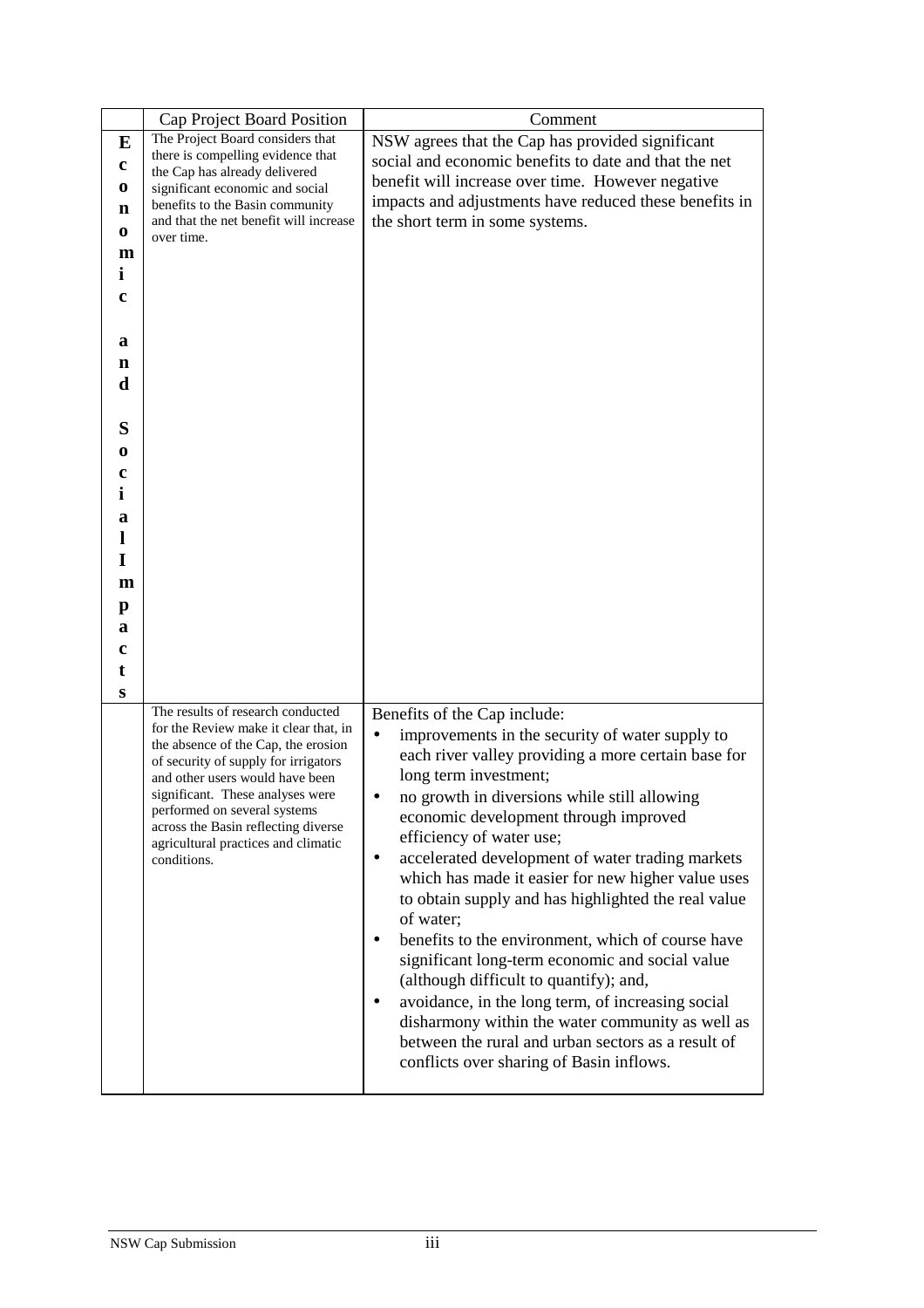| Cap Project Board Position                                                                                                                                                                                                                                                                                                                                                                                                        | Comment                                                                                                                                                                                                                                                                                                                                                                                                                                                                                                                                                    |
|-----------------------------------------------------------------------------------------------------------------------------------------------------------------------------------------------------------------------------------------------------------------------------------------------------------------------------------------------------------------------------------------------------------------------------------|------------------------------------------------------------------------------------------------------------------------------------------------------------------------------------------------------------------------------------------------------------------------------------------------------------------------------------------------------------------------------------------------------------------------------------------------------------------------------------------------------------------------------------------------------------|
| Through guaranteeing security of<br>water supply at the valley level, the<br>Project Board views the Cap as<br>having provided a more certain<br>climate for long-term investment<br>and development, particularly in<br>high value agriculture and value<br>adding processing, as well as<br>providing benefits to the<br>environment.                                                                                           | While the Project Board's comments on security of<br>supply are certainly true for downstream valleys, it<br>should be acknowledged that there have been impacts<br>in response to the introduction of the Cap,<br>environmental flows and changed operational practices<br>that give users individual flexibility. The changes have<br>had both positive and negative socio-economic impacts<br>and industry restructuring is occurring in response.<br>The adjustment process in some systems will be a<br>major one and will take some time to achieve. |
| The Project Board considers that<br>the Cap has provided a mechanism<br>for restraining, in an orderly<br>fashion, growth in diversions while<br>enabling economic development to<br>proceed.                                                                                                                                                                                                                                     | The Cap is about stopping further growth in water use,<br>not restraining economic development. As there is<br>significant adjustment underway in NSW, it is<br>important that the implementation of the Cap does not<br>hinder water users improving their use of water by such<br>measures as:<br>more flexible water account operational rules,<br>trading,<br>change in enterprise type<br>encouraging more efficient water use.                                                                                                                       |
| The Project Board recognises that<br>this strong positive conclusion will<br>not be the perception of every<br>stakeholder in the Basin. However,<br>the Project Board concludes that the<br>overall benefit of the Cap,<br>especially from ensuring security of<br>supply at a valley level and<br>providing an environment within<br>which water trading and related<br>reforms could be developed, has<br>been a positive one. | NSW supports the proposal for a communication<br>strategy, coordinated between jurisdictions, to improve<br>community understanding of the long term benefits of<br>the Cap. It is important that any communications do<br>not make unrealistic claims about short term benefits<br>resulting from Cap. It is also essential that any<br>communication strategy is developed in consultation<br>with the states and seeks to progress the issues rather<br>than revisit previous decisions.                                                                |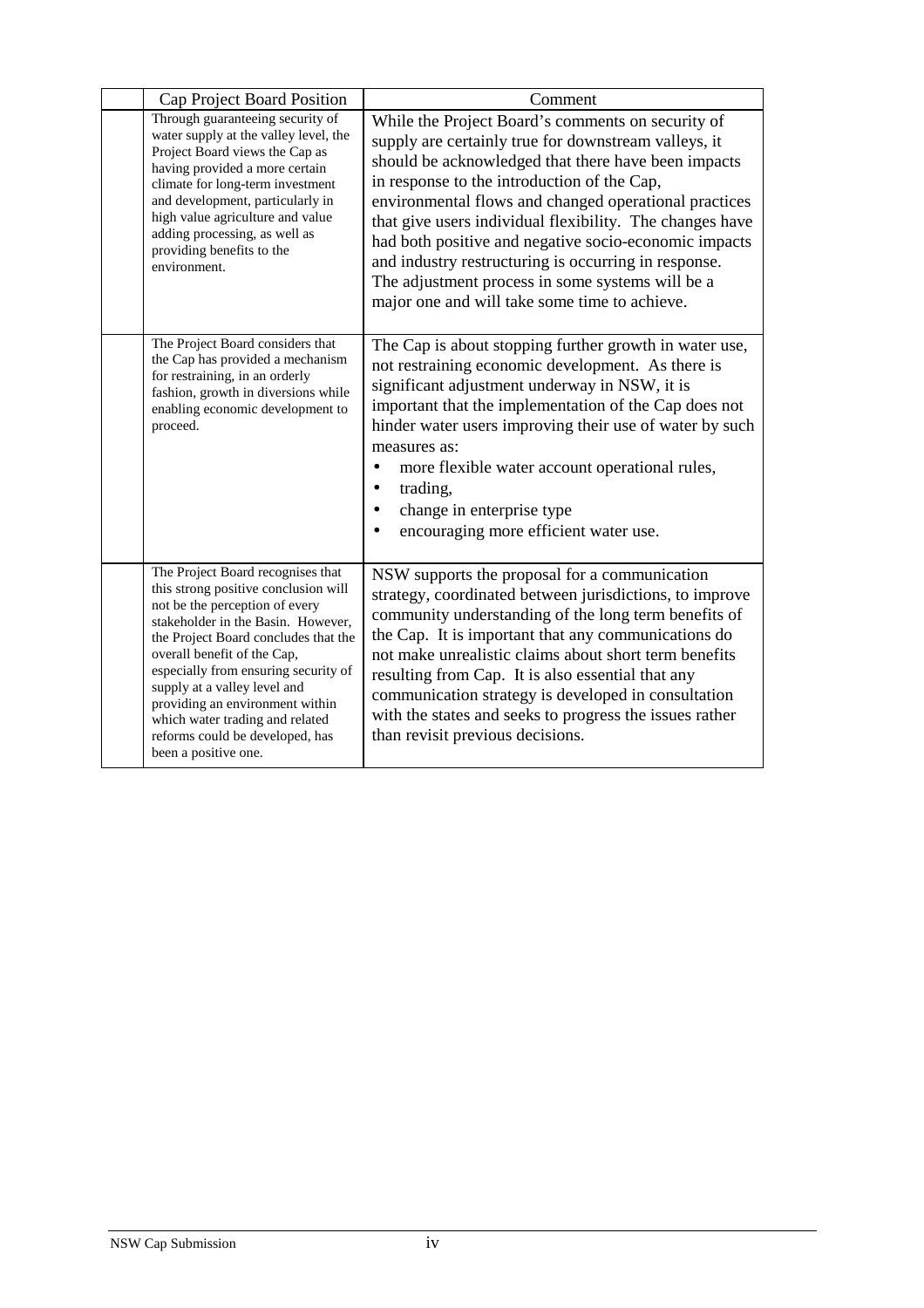| E            | The Project Board identified several                          | In relation to Pindari Dam, NSW has determined a Cap       |
|--------------|---------------------------------------------------------------|------------------------------------------------------------|
| $\mathbf{q}$ | equity issues (notably Cap<br>arrangements for Queensland and | for the NSW part of the Border Rivers and will be          |
| u            | the ACT) of longstanding duration                             | supplying a model and supporting studies to the IAG        |
| i            | that require urgent resolution. In                            | during the Cap audit later this year.                      |
|              | addition there are several more                               |                                                            |
| t            | recently identified equity issues                             | NSW remains concerned about the implementation of          |
| y            | (floodplain and overland flows and                            | the Cap in Queensland. Although there have been            |
|              | diversions, farm dams and tree                                | significant changes in the Queensland administration,      |
|              | plantations) also requiring                                   |                                                            |
|              | attention. The effective<br>management of these issues will   | there is no evidence yet of any intention to implement a   |
|              | necessitate a total catchment                                 | 1993/94 diversion Cap. To date Queensland has              |
|              | management approach to water                                  | announced only an intent to implement a 1998/99 limit      |
|              | management that embraces both                                 | on the Border Rivers while allowing for some further       |
|              | surface and groundwater resources.                            | growth in the intersecting streams. This falls some        |
|              |                                                               | well short of an equitable Cap across jurisdictions.       |
|              |                                                               |                                                            |
|              |                                                               | NSW accepts that interstate trade is necessary for the     |
|              |                                                               | ACT to develop and manage a Cap, and has embodied          |
|              |                                                               | this principle in the NSW White Paper on water             |
|              |                                                               | management legislation. NSW is involved in                 |
|              |                                                               | discussions with the ACT about the conditions under        |
|              |                                                               | which trade will take place. NSW has considered Cap        |
|              |                                                               | options referred to the MDBC for consideration and         |
|              |                                                               | endorses option 2.                                         |
|              |                                                               |                                                            |
|              |                                                               | NSW considers floodplain diversions in place prior to      |
|              |                                                               | 1993/94 to be additional to its Cap determinations so far, |
|              |                                                               | and will soon attempt to quantify these. Diversions from   |
|              |                                                               | post 1993/94 works, if issued a licence, will be accounted |
|              |                                                               | for within Cap.                                            |
|              |                                                               |                                                            |
|              |                                                               | NSW agrees with the principle that farm dam                |
|              |                                                               | diversions should be considered in the Cap. NSW            |
|              |                                                               | understands that they have not been explicitly included    |
|              |                                                               | in current Cap estimates by any state to date. This is     |
|              |                                                               |                                                            |
|              |                                                               | because such estimates are extremely difficult and         |
|              |                                                               | growth in farm dams is not expected to significantly       |
|              |                                                               | affect total water extractions at the state level. NSW     |
|              |                                                               | believes that work should continue to try to quantify      |
|              |                                                               | the impact of farm dams and the significance of the        |
|              |                                                               | volumes involved assessed.                                 |
|              |                                                               |                                                            |
|              |                                                               | The practicality and costs of future audits of farm dam    |
|              |                                                               | diversions should be assessed by the MDBC prior to a       |
|              |                                                               | decision on its future inclusion.                          |
|              |                                                               |                                                            |
|              |                                                               |                                                            |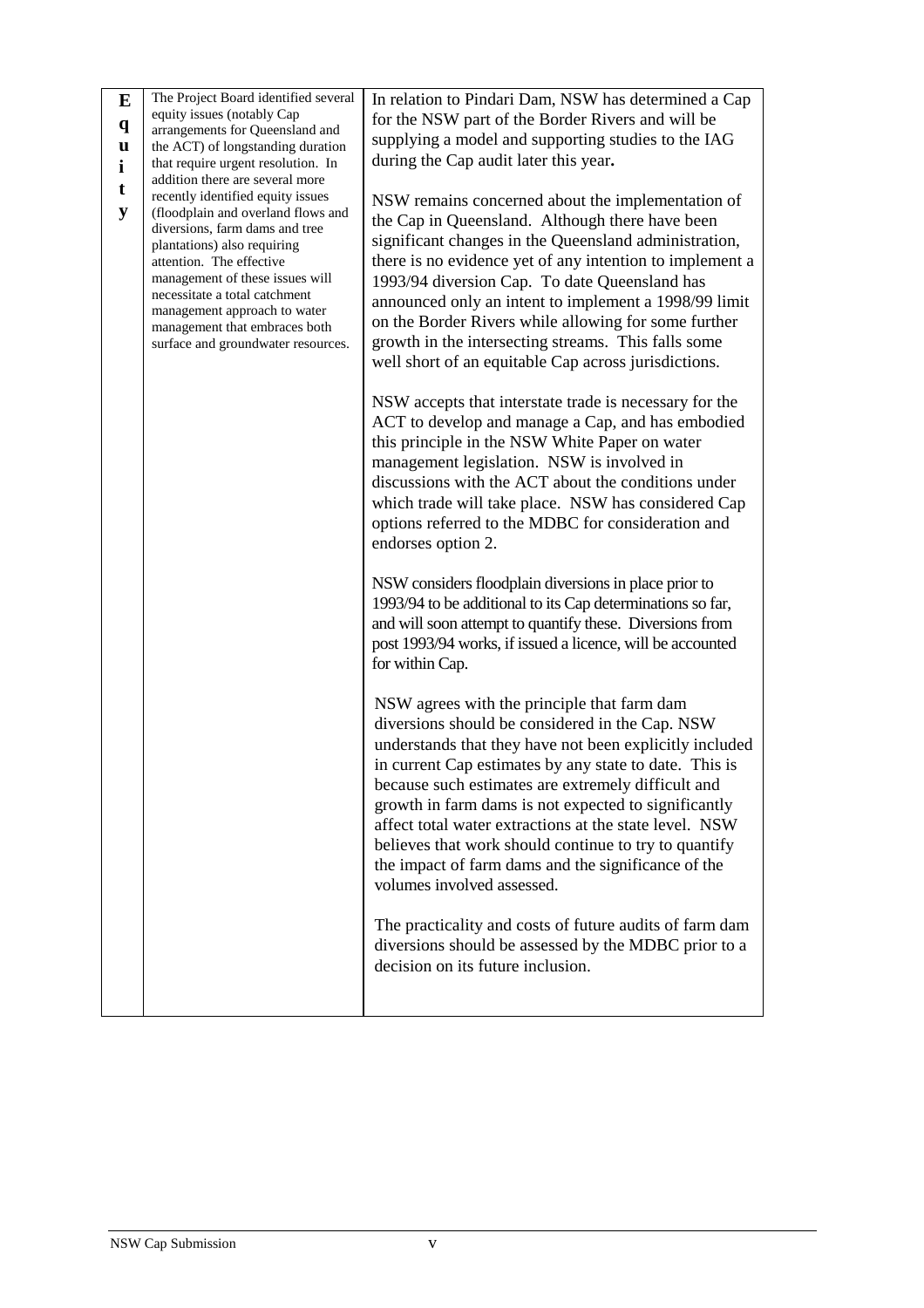|                                                                                                                                                                                                                                                                                                                                                                                                                                                                                                                                                                                                                                                                                                                                                                                                                                                                                                                                                         | NSW does not support a Basin-wide Cap for<br>groundwater. It is not logical due to the poor or non-<br>existent interactions between aquifers at the Basin level<br>and between many aquifers and surface water systems.<br>Accurate accounting for such complex systems would<br>be expensive and unlikely to be accurate.<br>Instead<br>NSW supports an approach which includes:<br>identifying significant interactions between<br>groundwater and surface water, identifying<br>ecologically sustainable yields (ESY) for all major<br>aquifers based on recharge rates and environmental<br>requirements;<br>reviewing groundwater licence conditions and<br>٠<br>allocations in line with ESY calculations;<br>separating conjunctive licences into separate<br>$\bullet$<br>surface and groundwater components; and,<br>adaptive management through the groundwater and<br>$\bullet$<br>river management planning process.<br>At this stage NSW does not consider it appropriate or<br>feasible to attempt to account for the impact of landuse<br>changes such as plantation establishment under the Cap.<br>The impact of such changes are highly variable and<br>unpredictable, especially at the Basin scale, and very<br>difficult to quantify. Such an approach could also<br>logically be extended to giving credits for tree clearing<br>or urbanisation, something which is not in the long term |
|---------------------------------------------------------------------------------------------------------------------------------------------------------------------------------------------------------------------------------------------------------------------------------------------------------------------------------------------------------------------------------------------------------------------------------------------------------------------------------------------------------------------------------------------------------------------------------------------------------------------------------------------------------------------------------------------------------------------------------------------------------------------------------------------------------------------------------------------------------------------------------------------------------------------------------------------------------|------------------------------------------------------------------------------------------------------------------------------------------------------------------------------------------------------------------------------------------------------------------------------------------------------------------------------------------------------------------------------------------------------------------------------------------------------------------------------------------------------------------------------------------------------------------------------------------------------------------------------------------------------------------------------------------------------------------------------------------------------------------------------------------------------------------------------------------------------------------------------------------------------------------------------------------------------------------------------------------------------------------------------------------------------------------------------------------------------------------------------------------------------------------------------------------------------------------------------------------------------------------------------------------------------------------------------------------------------------------------------------------------------------------|
| The Project Board focused on<br>equity issues arising from the<br>implementation of the Cap between<br>jurisdictions and between river<br>valleys within States. In several<br>cases, the submissions received by<br>the Review of the Operation of the<br>Cap raised equity issues that are<br>about the details of implementation<br>within valleys which are outside the<br>jurisdiction of the Murray-Darling<br>Basin Commission and Ministerial<br>Council processes. The vast<br>majority of such issues related to<br>the recognition of licensed<br>entitlement versus history of use,<br>specifically in New South Wales<br>(the "sleeper/dozer" issue). Such<br>issues need to be dealt with by the<br>particular jurisdiction concerned.<br>In order that all submissions receive<br>appropriate attention, these<br>submissions and that of the CAC<br>have been referred to the<br>appropriate Government for<br>consideration and reply. | interests of the Basin.<br>NSW has considered these issues in its White Paper on<br>new water management legislation.<br>Implementing Cap in NSW has been a difficult,<br>emotive and contentious process. There have been<br>significant changes to water management in most<br>systems, reducing the water available to some users.<br>Some water users have sought water through the<br>market. Many of these changes would have occurred<br>anyway as a result of changes in water sharing<br>accounting systems and increased competition for<br>water as further licenses activated.<br>Significant adjustment remains for the Barwon-Darling<br>where the socio-economic impacts will be most<br>significant.                                                                                                                                                                                                                                                                                                                                                                                                                                                                                                                                                                                                                                                                                             |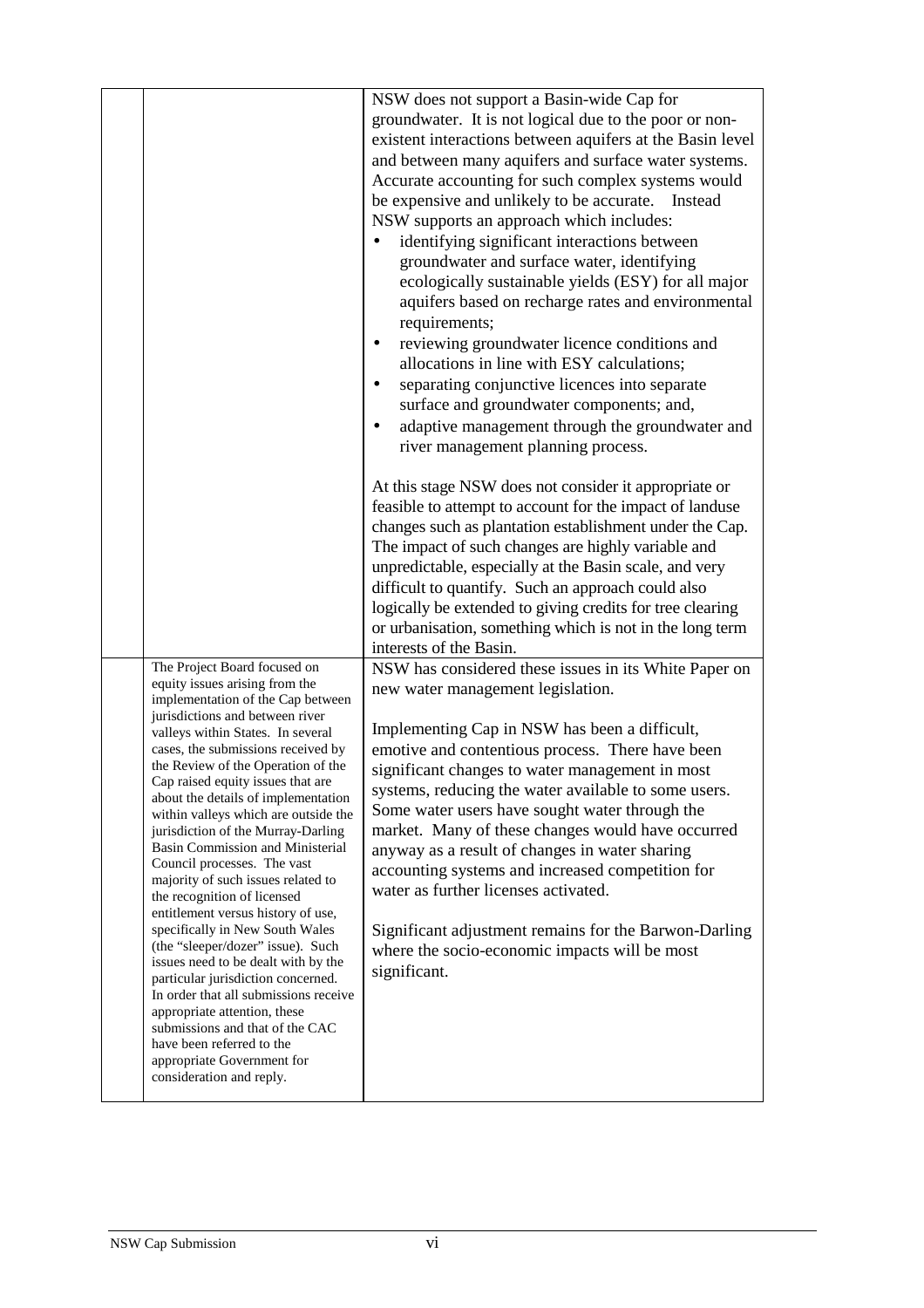|              | Cap Project Board Position                                       | Comment                                                 |
|--------------|------------------------------------------------------------------|---------------------------------------------------------|
| $\mathbf I$  | The work of the Independent Audit                                | NSW agrees with the recommendation that the MDBC        |
| $\mathbf m$  | Group (IAG) on the ongoing                                       | develop a register of Cap definitions as agreed by      |
| $\mathbf{p}$ | implementation of the Cap and<br>compliance of actual diversions | partner governments as they finalise their monitoring   |
| L            | with Cap target diversions has                                   | and compliance programs. A degree of flexibility is     |
|              | provided a clear direction for the                               | needed in managing this register, particularly as there |
| e            | finalisation of the implementation                               | are significant policy and operational changes          |
| m            | phase of the Cap. The Project                                    | underway in NSW. The register should only refer to      |
| e            | Board generally supports the IAG                                 | definitions that relate directly to Cap implementation, |
| n            | recommendations.                                                 | not other aspects of water management.                  |
| t            |                                                                  |                                                         |
| a            |                                                                  | NSW supports the recommendation that "Each"             |
| t            |                                                                  | jurisdiction puts in place an appropriate quality       |
|              |                                                                  | management system for the management of metering,       |
| i            |                                                                  |                                                         |
| 0            |                                                                  | monitoring and reporting data" and considers it has     |
| n            |                                                                  | appropriate arrangements in place.                      |
|              |                                                                  |                                                         |
| a            |                                                                  |                                                         |
| n            |                                                                  |                                                         |
| d            |                                                                  |                                                         |
|              |                                                                  |                                                         |
| C            |                                                                  |                                                         |
|              |                                                                  |                                                         |
| 0            |                                                                  |                                                         |
| m            |                                                                  |                                                         |
| $\mathbf{p}$ |                                                                  |                                                         |
| $\bf{l}$     |                                                                  |                                                         |
| i            |                                                                  |                                                         |
| a            |                                                                  |                                                         |
| n            |                                                                  |                                                         |
| c            |                                                                  |                                                         |
| e            |                                                                  |                                                         |
|              | Significantly, effective compliance                              | NSW expects to have models in operation for major       |
|              | tools (computer simulation models                                | regulated rivers which are adequate for Cap auditing    |
|              | used to determine Cap target<br>diversions) have not yet been    | purposes by end 2000.                                   |
|              | developed and the Project Board                                  |                                                         |
|              | recommends that a high priority be                               |                                                         |
|              | given to the finalisation of these                               |                                                         |
|              | models.                                                          |                                                         |
|              |                                                                  |                                                         |
|              |                                                                  |                                                         |
|              |                                                                  |                                                         |
|              |                                                                  |                                                         |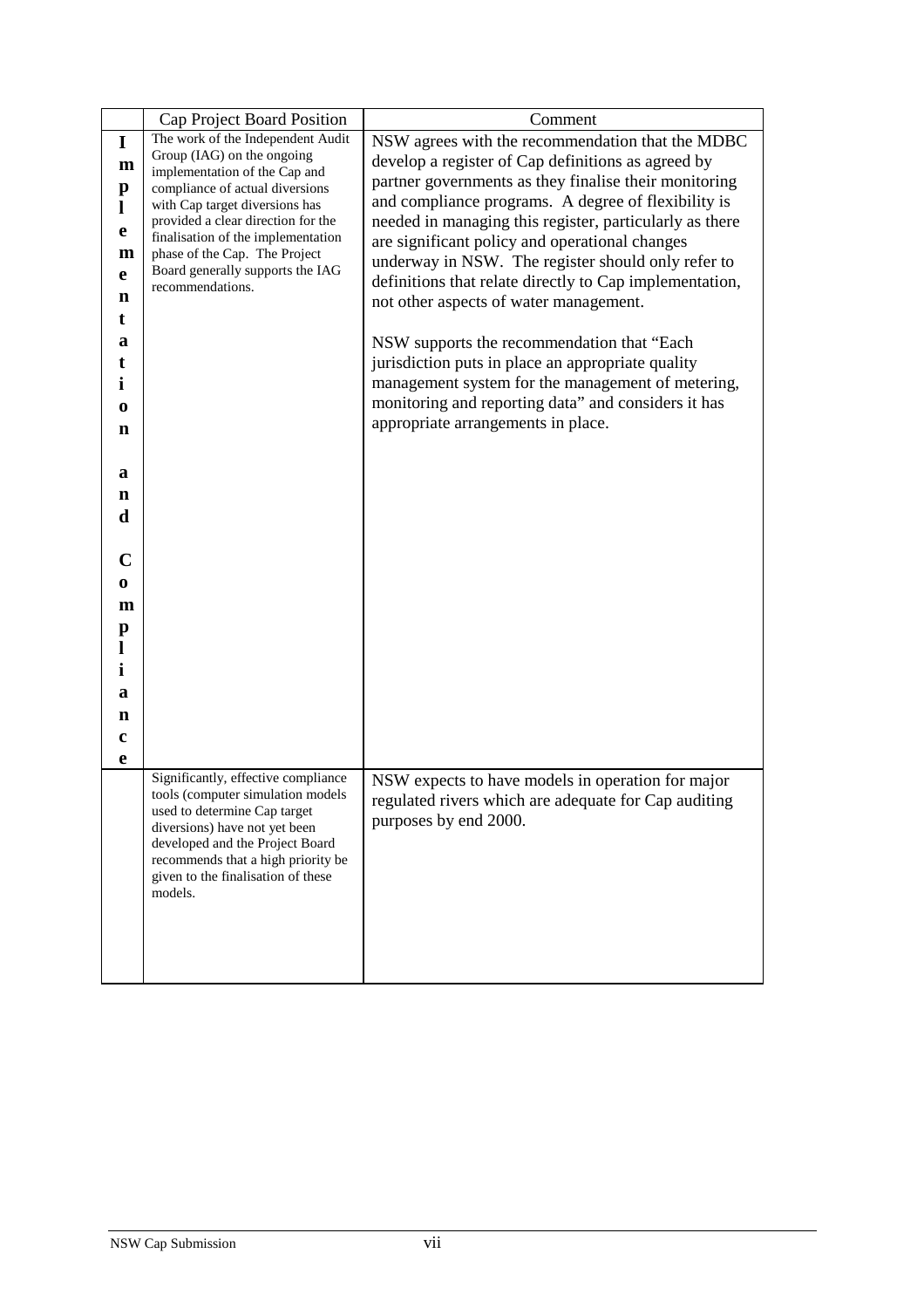| The Review has found that Victoria<br>and South Australia have complied<br>with the Cap, while Queensland and<br>ACT are yet to complete the<br>establishment of their respective<br>Caps. Nevertheless, it is apparent<br>that in Queensland there has been<br>significant growth in storage which<br>will impact on the water available<br>for alternative consumptive and<br>environmental uses. In New South<br>Wales, the Cap has been breached<br>in the Barwon-Darling system, with<br>other valleys being within Cap<br>limits. | NSW has given a commitment to achieving Cap on the<br>Barwon-Darling and will be reporting on its approach<br>to the next Ministerial council meeting.<br>NSW remains concerned at the lack of progress in<br>Queensland. Development in the Condamine and<br>Queensland Border Rivers since 1993/94 has been<br>much greater than that in the Barwon-Darling, however<br>there is no commitment by Queensland to reduce use or<br>even to control further growth on the Condamine. |
|-----------------------------------------------------------------------------------------------------------------------------------------------------------------------------------------------------------------------------------------------------------------------------------------------------------------------------------------------------------------------------------------------------------------------------------------------------------------------------------------------------------------------------------------|-------------------------------------------------------------------------------------------------------------------------------------------------------------------------------------------------------------------------------------------------------------------------------------------------------------------------------------------------------------------------------------------------------------------------------------------------------------------------------------|
|-----------------------------------------------------------------------------------------------------------------------------------------------------------------------------------------------------------------------------------------------------------------------------------------------------------------------------------------------------------------------------------------------------------------------------------------------------------------------------------------------------------------------------------------|-------------------------------------------------------------------------------------------------------------------------------------------------------------------------------------------------------------------------------------------------------------------------------------------------------------------------------------------------------------------------------------------------------------------------------------------------------------------------------------|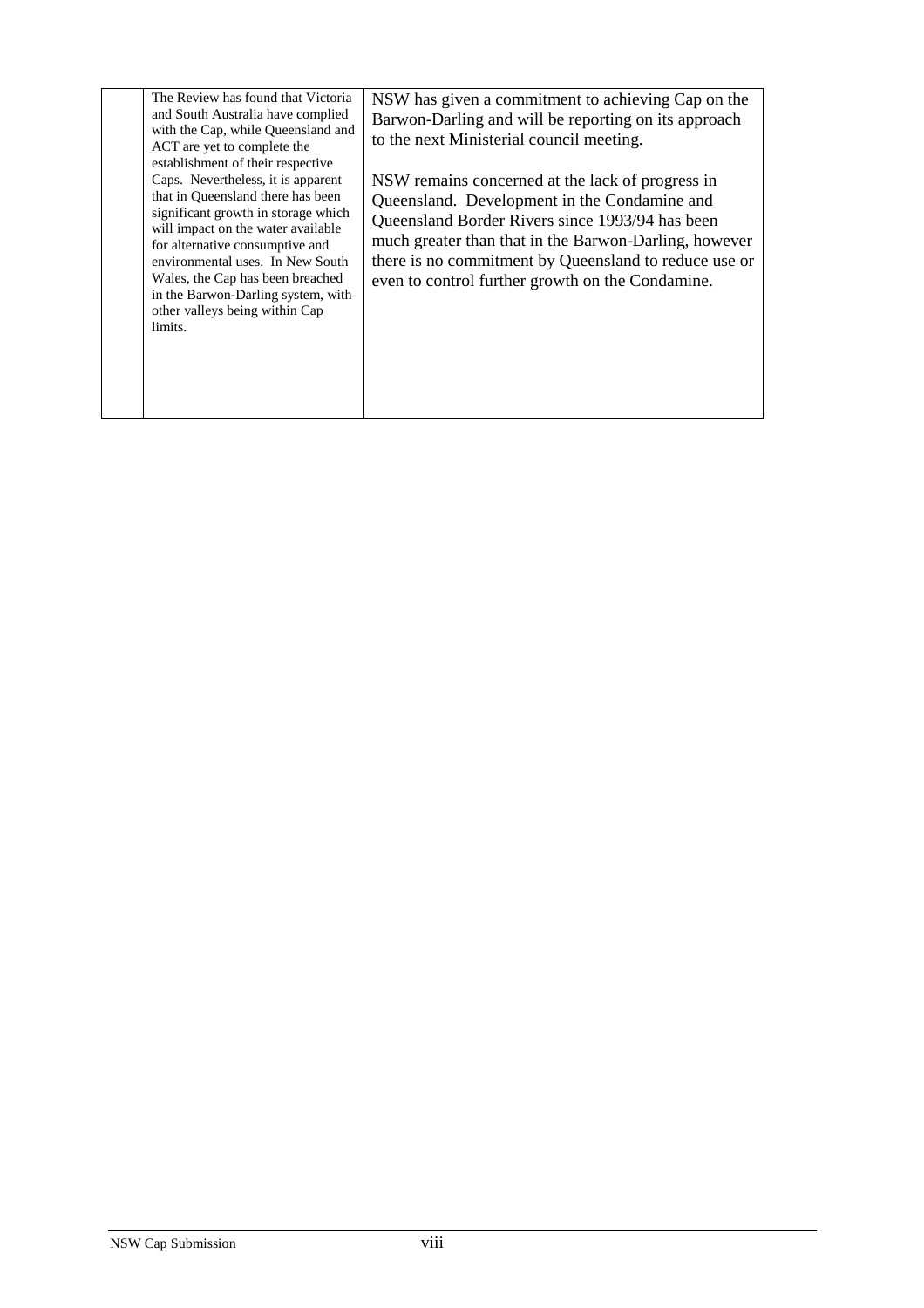|                                 | Cap Project Board Position                                      | Comment                                             |
|---------------------------------|-----------------------------------------------------------------|-----------------------------------------------------|
| ${\bf S}$                       | The most important challenge in                                 | This may well be an important challenge in Cap      |
| $\mathbf c$                     | Cap implementation is to finalise                               | implementation, but on its own this is only an      |
| $\mathbf h$                     | the arrangements under                                          | administrative tool. Perhaps more important are the |
| e                               | "Schedule F - Cap on Diversions"<br>to the Murray-Darling Basin | development of each state's policies for future     |
| d                               | Agreement. This schedule is the                                 | management responses to counter any Cap exceedence  |
| u                               | primary tool for defining Cap                                   | and the publicising of these policies.              |
| $\mathbf{l}$                    | arrangements especially those                                   |                                                     |
| e                               | concerned with assessing                                        |                                                     |
| $\mathbf F$                     | compliance and its consequences.                                |                                                     |
|                                 |                                                                 |                                                     |
| t                               |                                                                 |                                                     |
|                                 |                                                                 |                                                     |
| $\bf{0}$                        |                                                                 |                                                     |
| t                               |                                                                 |                                                     |
| $\mathbf h$                     |                                                                 |                                                     |
|                                 |                                                                 |                                                     |
| $\mathbf e$<br>$\boldsymbol{M}$ |                                                                 |                                                     |
| $\boldsymbol{u}$                |                                                                 |                                                     |
| r                               |                                                                 |                                                     |
| r                               |                                                                 |                                                     |
| a                               |                                                                 |                                                     |
| $\mathbf{y}$                    |                                                                 |                                                     |
|                                 |                                                                 |                                                     |
| D                               |                                                                 |                                                     |
| $\boldsymbol{a}$                |                                                                 |                                                     |
| r                               |                                                                 |                                                     |
| l                               |                                                                 |                                                     |
| i                               |                                                                 |                                                     |
| $\boldsymbol{n}$                |                                                                 |                                                     |
| g                               |                                                                 |                                                     |
|                                 |                                                                 |                                                     |
| $\boldsymbol{B}$                |                                                                 |                                                     |
| $\boldsymbol{a}$                |                                                                 |                                                     |
| S                               |                                                                 |                                                     |
| i                               |                                                                 |                                                     |
| $\boldsymbol{n}$                |                                                                 |                                                     |
|                                 |                                                                 |                                                     |
| $\boldsymbol{A}$                |                                                                 |                                                     |
| g                               |                                                                 |                                                     |
| r                               |                                                                 |                                                     |
| $\pmb{e}$                       |                                                                 |                                                     |
| $\pmb{e}$                       |                                                                 |                                                     |
| $\boldsymbol{m}$                |                                                                 |                                                     |
| $\pmb{e}$                       |                                                                 |                                                     |
| $\boldsymbol{n}$                |                                                                 |                                                     |
| t                               |                                                                 |                                                     |
|                                 |                                                                 |                                                     |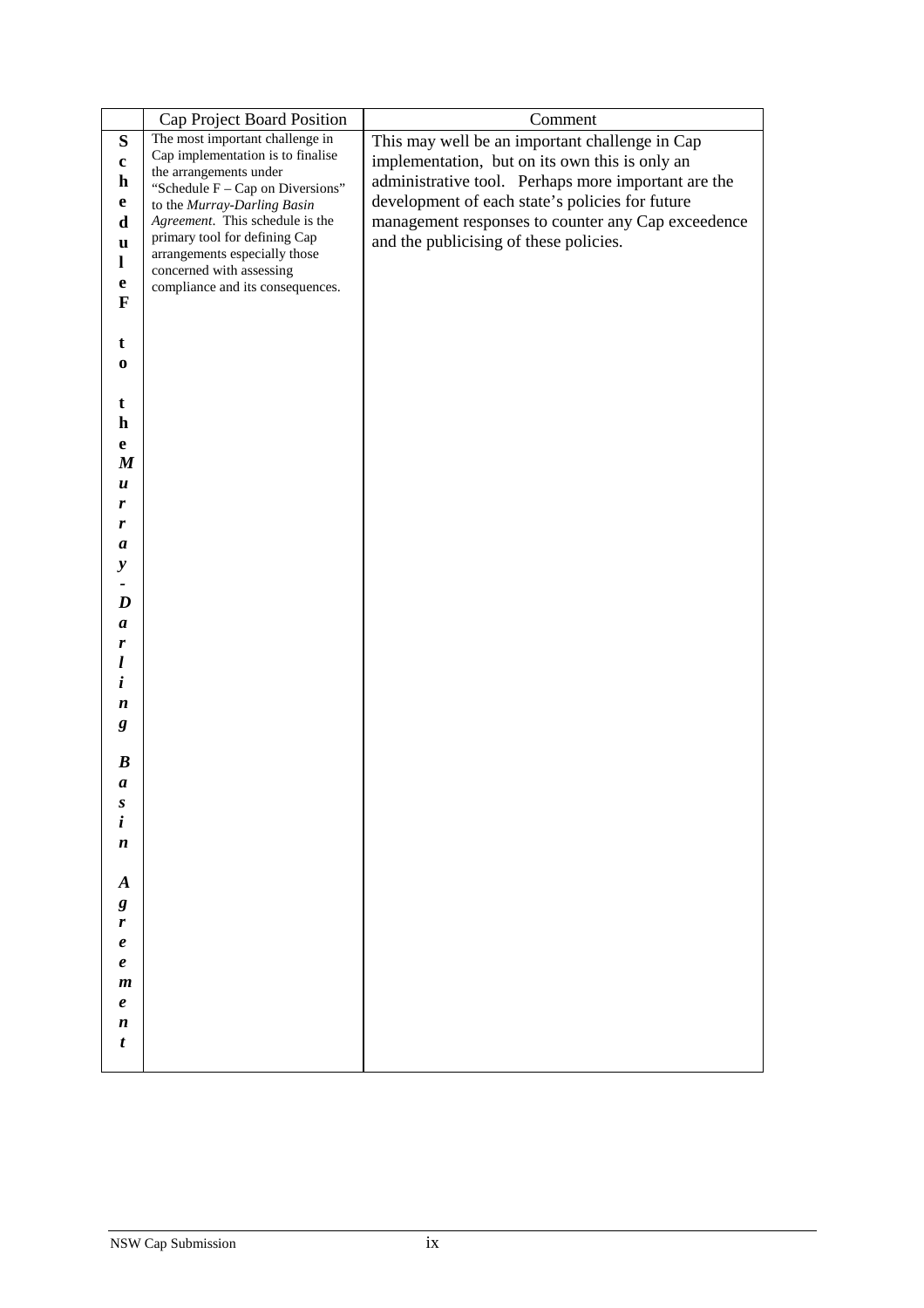| Cap Project Board Position                                                                                                                                                                                                                                                 | Comment                                                                                                                                                                                                                                                                                                                                |
|----------------------------------------------------------------------------------------------------------------------------------------------------------------------------------------------------------------------------------------------------------------------------|----------------------------------------------------------------------------------------------------------------------------------------------------------------------------------------------------------------------------------------------------------------------------------------------------------------------------------------|
| With the intent of improving the<br>operation of the Cap through the<br>development of fair and meaningful<br>compliance arrangements, the<br>Project Board invites comments on<br>the following modifications to<br>Schedule F which have been<br>recommended by the IAG: |                                                                                                                                                                                                                                                                                                                                        |
| Removal of references to end-<br>$\bullet$<br>of-valley flows as a method for<br>Cap compliance.                                                                                                                                                                           | NSW strongly supports the proposal to remove<br>references to end-of-valley flows as a method of Cap<br>compliance for the reasons outlined in the report. This<br>approach will be crucial for credible compliance on the<br>NSW/Qld intersecting streams.                                                                            |
| Arrangements for remedial actions<br>in the case of Cap exceedence. The<br>recommendation of the IAG is that<br>States be required "to ensure that<br>cumulative diversions are brought<br>back into balance with the cap".                                                | NSW supports the amendment to Schedule F proposed<br>in recommendation xiii of the IAG Companion Paper<br>on Implementation and Compliance. To avoid any<br>ambiguity, NSW understands this amendment to<br>require a state to take action to ensure that long term<br>average diversions are brought back in balance with the<br>Cap. |
| re-setting the commencement<br>٠<br>date for accounting for<br>diversions under the Cap to<br>start with the 2000/01 water<br>year.                                                                                                                                        | NSW does not support this approach. NSW strongly<br>recommends that auditing continues to operate under<br>the current arrangements, in which its accounting<br>commences with the 1997-98 year.                                                                                                                                       |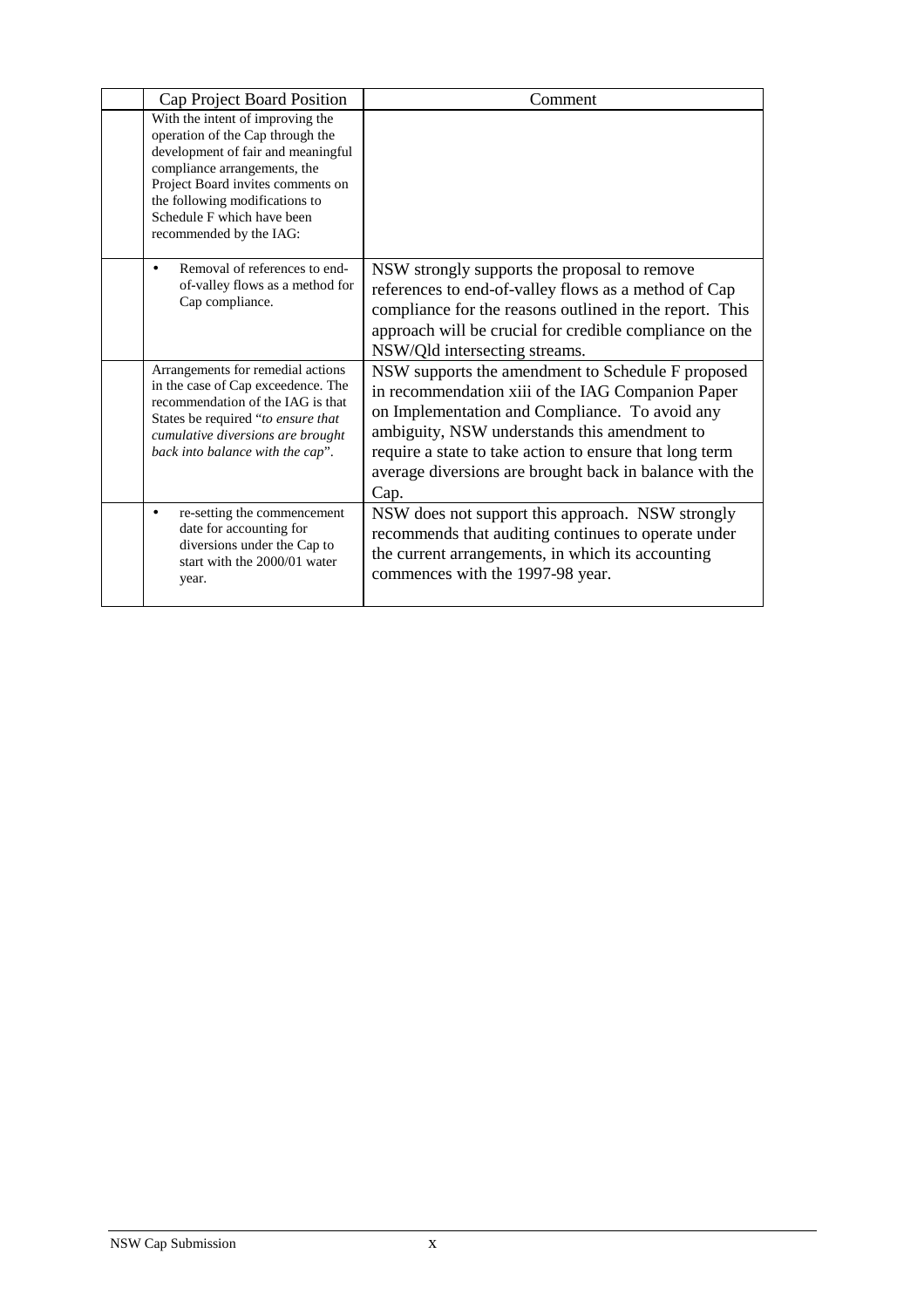|                                                                                                                         | Cap Project Board Position                                                                                                                                                                                                                                                                                                                                                                                                                                                                                                       | Comment                                                                                                                                                                                                                                                                                                                                                                                                                                                                                                                                                                                                                                                                                                                                                                                                                                                                                                                                                                                                                                                                                                                                                        |
|-------------------------------------------------------------------------------------------------------------------------|----------------------------------------------------------------------------------------------------------------------------------------------------------------------------------------------------------------------------------------------------------------------------------------------------------------------------------------------------------------------------------------------------------------------------------------------------------------------------------------------------------------------------------|----------------------------------------------------------------------------------------------------------------------------------------------------------------------------------------------------------------------------------------------------------------------------------------------------------------------------------------------------------------------------------------------------------------------------------------------------------------------------------------------------------------------------------------------------------------------------------------------------------------------------------------------------------------------------------------------------------------------------------------------------------------------------------------------------------------------------------------------------------------------------------------------------------------------------------------------------------------------------------------------------------------------------------------------------------------------------------------------------------------------------------------------------------------|
| S                                                                                                                       | With the implementation of the Cap                                                                                                                                                                                                                                                                                                                                                                                                                                                                                               | NSW supports the proposal for a Sustainable Rivers                                                                                                                                                                                                                                                                                                                                                                                                                                                                                                                                                                                                                                                                                                                                                                                                                                                                                                                                                                                                                                                                                                             |
| u                                                                                                                       | nearing completion in most<br>jurisdictions, there is now the                                                                                                                                                                                                                                                                                                                                                                                                                                                                    | Audit to review and support Basin-wide impacts of and                                                                                                                                                                                                                                                                                                                                                                                                                                                                                                                                                                                                                                                                                                                                                                                                                                                                                                                                                                                                                                                                                                          |
| S                                                                                                                       | opportunity to take the "next step"                                                                                                                                                                                                                                                                                                                                                                                                                                                                                              | priorities for environmental flows.                                                                                                                                                                                                                                                                                                                                                                                                                                                                                                                                                                                                                                                                                                                                                                                                                                                                                                                                                                                                                                                                                                                            |
| t<br>a<br>$\mathbf{i}$<br>n<br>a<br>b<br>L<br>e<br>$\bf R$<br>i<br>$\mathbf{v}$<br>e<br>r<br>S<br>A<br>u<br>d<br>i<br>t | and to consider the environmental<br>outcomes of the Cap from a whole<br>of Basin perspective. The Project<br>Board supports the introduction of<br>a regular Sustainable Rivers Audit<br>which would cast the Cap as an<br>input to Basin health, rather than an<br>outcome in itself. Whereas the Cap<br>is seen as the first step towards<br>achieving the longer-term objective<br>of the <i>Initiative</i> , a Sustainable<br>Rivers Audit can be viewed as the<br>next step in the process of<br>achieving this objective. | However it is essential that all jurisdictions be party to<br>the scoping and design of the audit and to its<br>implementation. This is particularly important given<br>that environmental flows and other operational<br>improvements are the responsibility of states.<br>Furthermore most states have already established water<br>planning initiatives involving their communities. NSW<br>has also been developing an environmental assessment<br>program to inform environmental flow and decisions<br>relating to sustainable water management. NSW will<br>be keen to ensure that the Audit complements rather<br>than duplicates this program.<br>NSW believes that a steering committee of appropriate<br>jurisdictional representatives be established as a matter<br>of urgency to design and guide the audit.<br>NSW believes that the primary purpose of the Audit<br>should be to provide information for further<br>discussions between jurisdictions through the MDB<br>Ministerial Council about the coordination of their<br>environmental flows particularly in respect to<br>downstream outcomes and the protection of through-<br>flows. |
|                                                                                                                         |                                                                                                                                                                                                                                                                                                                                                                                                                                                                                                                                  | NSW does not support a Sustainable Rivers Audit<br>which is a Cap-type arrangement (involving a                                                                                                                                                                                                                                                                                                                                                                                                                                                                                                                                                                                                                                                                                                                                                                                                                                                                                                                                                                                                                                                                |
|                                                                                                                         |                                                                                                                                                                                                                                                                                                                                                                                                                                                                                                                                  | compliance audit).                                                                                                                                                                                                                                                                                                                                                                                                                                                                                                                                                                                                                                                                                                                                                                                                                                                                                                                                                                                                                                                                                                                                             |